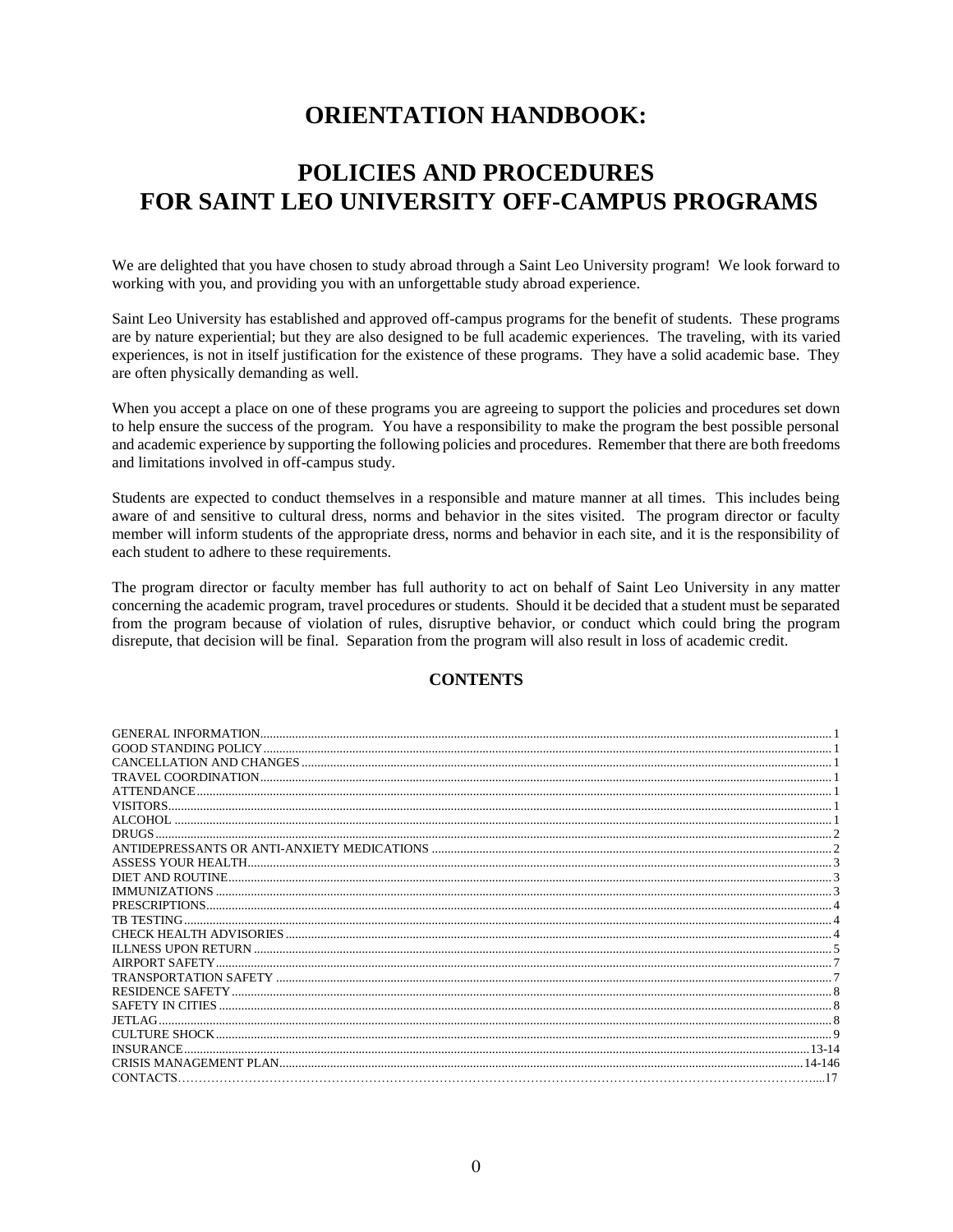# <span id="page-1-0"></span>**GENERAL INFORMATION**

#### <span id="page-1-1"></span>**GOOD STANDING POLICY**

All students are required to maintain good university standing after they are accepted by a program. This means that you must maintain good academic standing as well as good social standing. Students who violate the Saint Leo judicial code after they are accepted will be dropped from the program.

#### <span id="page-1-2"></span>**CANCELLATION AND CHANGES**

Saint Leo reserves the right to make cancellations, changes or substitutions in case of emergency or changed conditions or in the general interest of the program.

#### <span id="page-1-3"></span>**TRAVEL COORDINATION**

Traveling requires organization and coordination. Schedules for trips, movement at airports, and other areas concerning travel arrangements will often necessitate certain regimentation. Students are required to cooperate in the regard, realizing that it is imperative to follow the directions of the Saint Leo University faculty member or program staff member at such times.

#### <span id="page-1-4"></span>**ATTENDANCE**

It is essential for students to be in attendance in all classes and other scheduled activities while on an offcampus program. The future of our programs depends upon the good will of our coordinators, professors, and staff off campus. Saint Leo must protect that good will by *requiring* that students be present at every scheduled class and activity.

#### <span id="page-1-5"></span>**VISITORS**

Participants on the programs are reminded that visits by family members or friends must first be approved by the resident director. All visitors must make their own arrangements for travel, housing and food. **Saint Leo students cannot offer housing accommodations, meals or participation in classes and/or field trips to non-participants.**

#### **INSURANCE**

All participants are required to have sufficient health, accident, disability, trip interruption/cancellation, hospitalization and personal property insurance to

cover themselves during their participation in a program. None of the fees paid to Saint Leo for the off-campus study programs are used to pay for such insurance. The ISIC card that each student can purchase provides **limited** coverage for medical evacuation and repatriation of remains.

# **SUBSTANCE ABUSE**

#### <span id="page-1-6"></span>**ALCOHOL**

The consumption of alcoholic beverages is prohibited at all university-sponsored functions, no matter where located, that include students. Faculty members accompanying groups of students on off-campus study programs will discuss the guidelines for responsible use of alcohol with the students in their group prior to departing on the program. Faculty members accompanying groups and the students in the group on off-campus study programs are responsible for establishing and implementing the **consequences** of not following the policy governing the responsible use of alcohol prior to departure.

#### **Responsible use of alcohol occurs when:**

 $\checkmark$  A student abides by the laws of the country or state in which they are living.

 $\checkmark$  A student does not miss any scheduled event because of the effects of alcohol consumption.

 $\checkmark$  A student does not become ill due to the effects of alcohol consumption.

 $\checkmark$  A student does not engage in inappropriate behavior toward other individuals that is the result of alcohol consumption.

 $\checkmark$  A student does not engage in destructive behavior toward property that is the result of alcohol consumption.

 $\checkmark$  A student does not engage in behavior that causes embarrassment to the other members of the group, the faculty member(s) or the in-country host(s) as a result of alcohol consumption.

 $\checkmark$  Students in a group do not facilitate or encourage or ignore a fellow student who is abusing alcohol. Providing alcohol to persons under the legal drinking age is illegal and against Saint Leo policy. Transporting quantities of alcohol to program sites with the intent of sharing the alcohol with members of the group is considered to be an irresponsible use of alcohol and a violation of the substance abuse policy.

Students are encouraged to use good judgment if consuming alcohol at private homes or other accommodations during non-program hours. Student living in accommodations provided by Saint Leo University will be considered the same as residence halls on the Saint Leo campus. Therefore they will be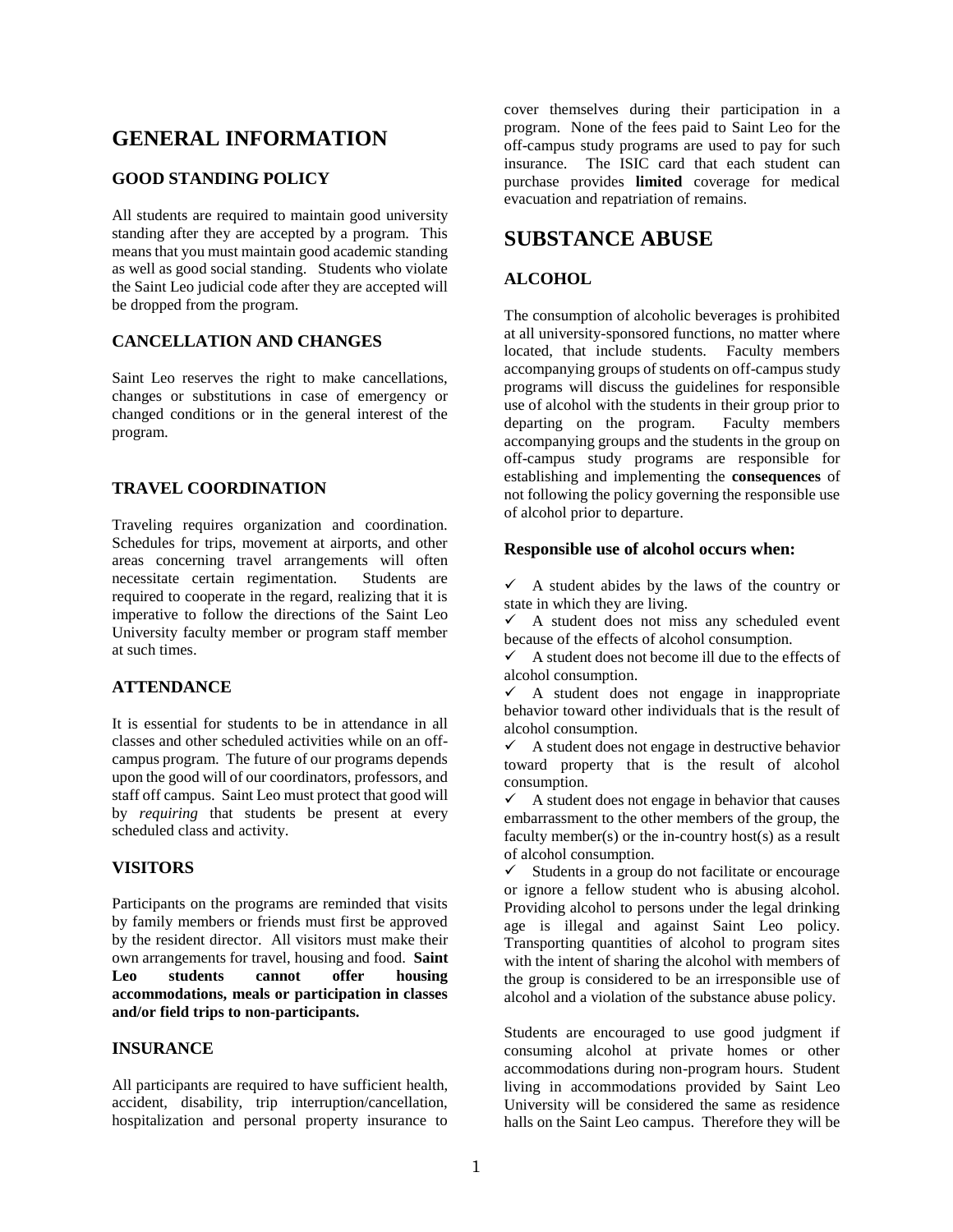under the same alcohol policy. Student groups are encouraged to discuss issues related to alcohol abuse by other members of their group with the program director or faculty member.

If a student becomes incapacitated due to alcohol overuse, or if they are in need of medical attention, students are encouraged to contact the resident director or the faculty member immediately, in order to protect the health and well-being of the affected student. The individual needing medical attention will not receive disciplinary sanction in these circumstances, but rather will be referred for assistance to address issues of chemical use/abuse. Students are encouraged to make the responsible choice to notify university or emergency personnel quickly.

Alcohol and drug use is the major cause of health problems and death overseas, particularly in study abroad programs. This includes serious injuries, sexual assault, date rape and drowning. You are in a different culture with different laws governing drinking and drugs. Alcohol and drug use can affect your ability to comprehend dangerous situations. This can be compounded by language and cultural differences.

If you are a recovering alcoholic, you need to be aware of the stress of going overseas. If you will be on a program with a family stay, it would be helpful to inform the program director, who could place you in a non-drinking family. There is an AA World Service located in New York (1-212-870-3400). Members of AA who are going overseas may look online to locate services online at: [http://www.aa.org/lang/en/aa\\_international.cfm?origp](http://www.aa.org/lang/en/aa_international.cfm?origpage=31) [age=31](http://www.aa.org/lang/en/aa_international.cfm?origpage=31)



#### <span id="page-2-0"></span>**DRUGS**

All U.S. legal restrictions on use of drugs apply to all Saint Leo programs. Foreign visitors in countries abroad are particularly vulnerable when it concerns violations--**intentional or unintentional**--of local rules and regulations concerning alcohol and, in particular, drugs. The process of law and punishment is far more arbitrary than within the United States and more often than not may lead to prolonged imprisonment under substandard conditions. Consequently, it is of utmost importance for the welfare of the individual that extreme caution and prudence be applied when it concerns these matters.

The use, purchase, or sale of illegal drugs (hallucinogens, narcotics, stimulants, or depressants) is a critical issue. Any student who uses, buys, or sells illegal drugs will be expelled from the program and immediately returned to the United States at his/her own expense. **One violation will be cause for removal from the program.** Separation from the program will result in loss of academic credit. The cost of legal advice, fines, and return travel must be borne by the violator. Saint Leo prohibits the unlawful possession, distribution, or use of illicit drugs and/or controlled substances on any property owned or rented by the university or in any program or activity sponsored by the university in any location.

Anyone violating university policy regarding illicit drugs, and/or controlled substances will be subject to disciplinary action and they may face additional actions by the courts.

#### <span id="page-2-1"></span>**ANTIDEPRESSANTS OR ANTI-ANXIETY MEDICATIONS**

If you are taking antidepressant or anti-anxiety medications, physicians often recommend that you **stay on them** through the duration of your program, even if it would otherwise be time for you to taper. We encourage you to consult your physician on this matter.

If you choose to go off your medications, physicians typically advise you to take a supply of the medications and/or a carefully written prescription, with drug name listed generically, along with your physician's instructions. With these, you are prepared to go back on the medications should that become necessary. Again, it is important to consult your physician about this plan.

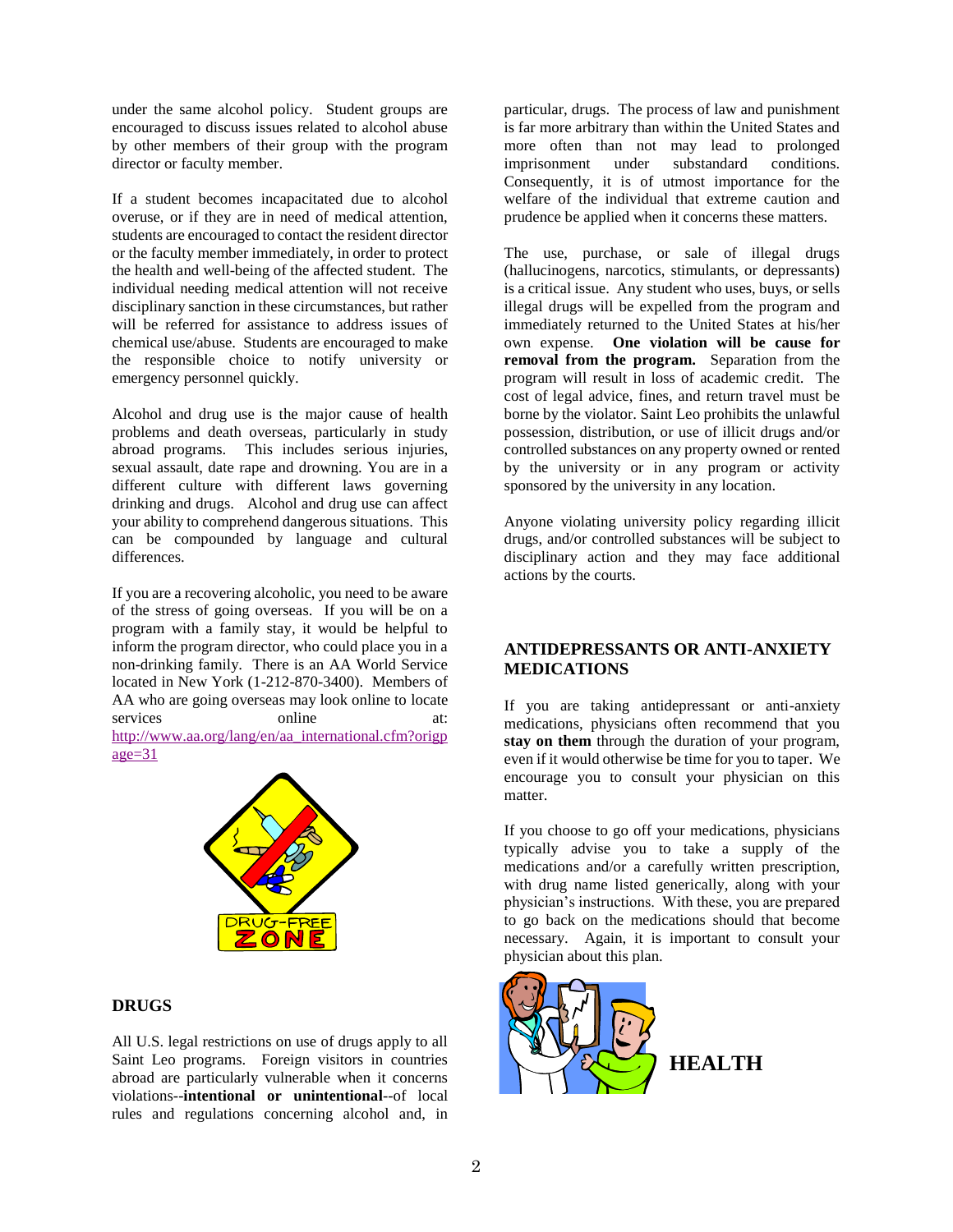#### **HEALTH ISSUES TO CONSIDER**

Study abroad is an adventure of the mind and spirit. It is also an adventure of and for the body. Traveling overseas is an exhilarating experience, and it should also be a healthy one.

Many places you will go have no special health concerns. Health-care systems and facilities in many overseas locations are quite similar to what we have in the United States. In other regions, however, there are differences and specifically recommended health procedures. You will need to take appropriate health measures as dictated by your overseas location. The Multicultural and International Services Office will make certain recommendations. However, students and faculty must take full responsibility for educating themselves on health issues.

It is important to talk with your faculty member and returned students to receive the most up to date information about medical facilities at the site where you will study. Some programs, especially those traveling to developing countries require extra immunizations. It is important for all students to update their basic immunizations.

#### <span id="page-3-0"></span>**ASSESS YOUR HEALTH**

Going abroad is not a magic "geographic cure" for concerns and problems at home. Both physical and emotional health issues will follow you wherever you go. In particular, if you are concerned about your use of alcohol and other controlled drugs or if you have an emotional health concern, you should address it honestly before making plans to travel. Contrary to many people's expectations, travel does not minimize these problems; in fact, it often brings them to a crisis stage while you are away from home.

Be clear about your health needs when applying for a program and when making housing arrangements. Describe allergies, disabilities, psychological treatments, dietary requirements and medical needs so that adequate arrangements can be made. Resources and services for people with disabilities vary widely by country and region; if you have a disability or special need, identify it and understand ahead of time exactly what accommodations can and will be made.

#### **HOSPITALIZATION OR EMERGENCY CARE**

It is to your advantage to provide information about current or past medical problems of which the Multicultural and International Services Office should be aware. In cases of illness of a group member, the resident director or faculty member will consult with local medical authorities regarding hospitalization and treatment. In emergency situations the resident director or faculty member will authorize required surgery, but in non-emergency situations will only order surgery upon receipt of parental authority.

If, in the judgment of local medical staff, serious illness warrants return to the student's home, the resident director/faculty member will make the necessary arrangements for such return and advance funds for return travel if needed. The resident director/faculty member will make clear to the person involved that such financial assistance will require repayment to the university at the earliest opportunity.

In the case of medical withdrawal, the student will receive a refund of recoverable room and board charges. The student must submit a physician's statement to The Multicultural and International Services Office along with a request for the return of funds.

#### <span id="page-3-1"></span>**DIET AND ROUTINE**

Food overseas may be quite different from what you are used to at home. It may be "healthier" in some instance (more vegetables and fruits) or "less healthy" in others (more fried foods than you may usually eat), but most often it will just be different from what you are used to. Eat nutritiously, which may mean trying some foods you are not accustomed to. Make sure to take special dietary needs into account and make arrangements in advance.

Despite the change in your environment, you can still keep some of your daily routines from home. Get enough rest, especially the first few days. Get plenty of exercise to keep your mind and body working. Don't isolate yourself. You will probably have to make the first move in developing friendships, but they are an essential part of any overseas experience and, more importantly, your emotional well-being.

#### <span id="page-3-2"></span>**IMMUNIZATIONS**

All students should have their tetanus immunizations updated. Specific guidelines from the Center for Disease Control can be found a[t http://www.cdc.gov.](http://www.cdc.gov/)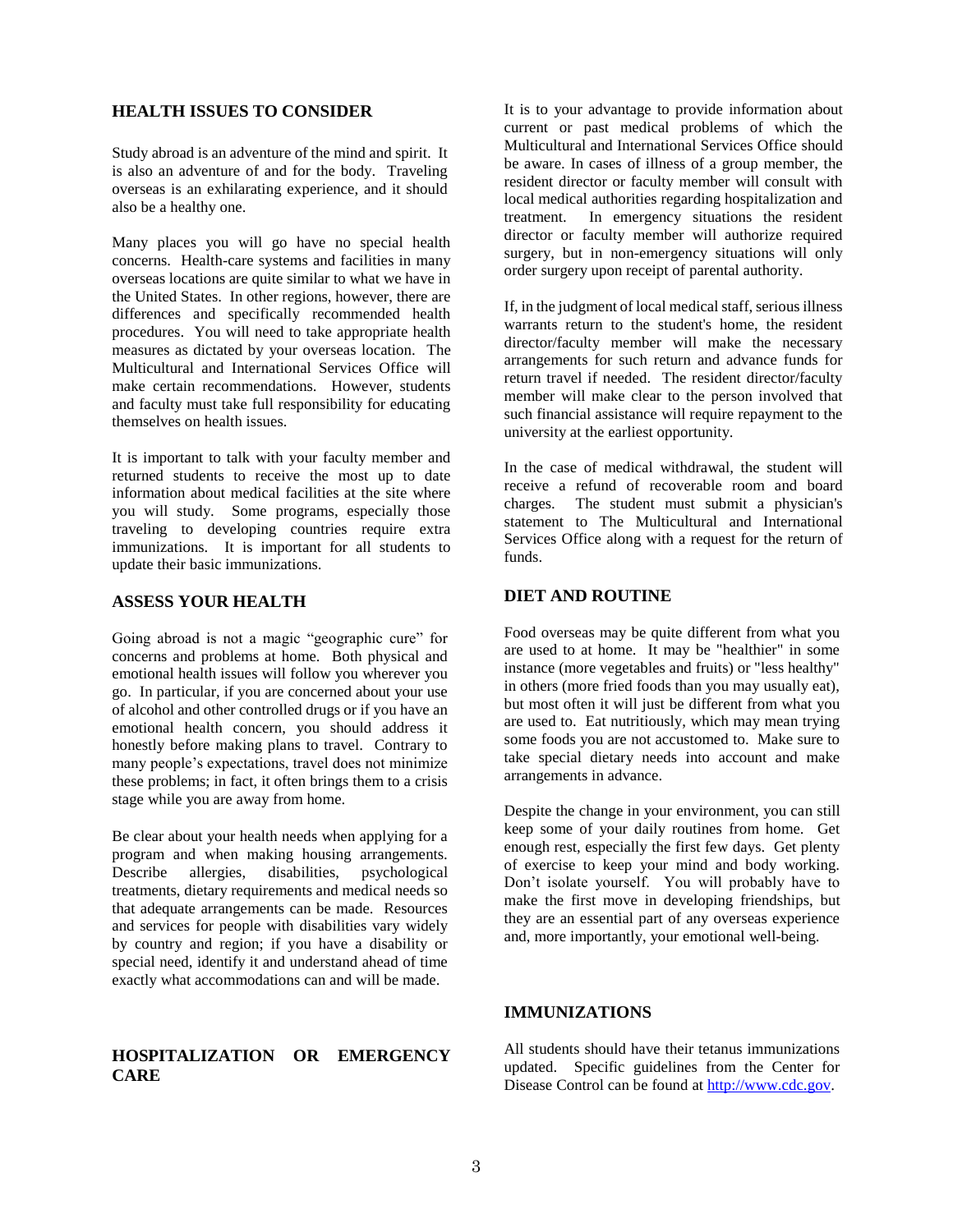#### <span id="page-4-0"></span>**PRESCRIPTIONS**

It is a good time to update your health records, eyeglass and contact lens prescriptions and prescriptions for any medications you routinely take. Carry your prescription medications in their original containers and carry written prescriptions using generic names to facilitate getting them filled overseas, should this be necessary. It may also be helpful to have a letter from your physician, which includes a description of the problem, the dosage prescribed and the generic name of the medicine.

Prescriptions should be accompanied by a letter from your physician. This letter should include a description of the problem, the dosage of prescribed medications to assist medical authorities during an emergency and the generic name of any medicine listed.

If you are allergic to anything, it is important to wear a medical alert bracelet or necklace and carry an identification card to inform overseas health care personnel in the event of an accident or injury.

It is advisable for each group program to have a small medical kit. If you are on an individual program, you may want to make up your own kit. This could contain such items as: Band-Aids, ace bandages, thermometer, adhesive tape, gauze, sterile cleansers, antibacterial ointment and antiseptic cream, sunscreen, sunburn ointment, aspirin or other painkillers, and anti-diarrhea medicine. Depending on the region, take antihistamines for allergy relief, salt tablets, skin moisturizers and insect repellents.

#### **HIV/AIDS/Hepatitis B and C**

Everything you already know about AIDS and Hepatitis concerning how it is contracted is as true overseas as it is at home. Taking the advised precautions is the only way to protect you.



The World Health Organization states: "AIDS and Hepatitis are not spread by daily and routine activities such a sitting next to someone or shaking hands, or working with people. Nor is it spread by insects or insect bites. AIDS and Hepatitis are not spread by swimming pools, public transportation, food, cups, glasses, plates, toilets, water, air, touch or hugging, coughing or sneezing."

Many developing nations do not have resources for mandatory blood screening. Thus, it is important to avoid or postpone any blood transfusion unless

absolutely necessary. If you do need blood, try to ensure that screened blood is used.

Many foreign countries reuse syringes, even disposable ones. It is best to avoid injections unless absolutely necessary. If an injection is required, verify that the needles and syringes come directly from the package or are properly sterilized. If the situation arises that you need extensive treatment or surgery, medical evacuation should be carefully considered.

If you are HIV or Hepatitis B/C positive, contact the consulate or the embassy of the country (-ies) you plan to visit. Each country may have specific entry requirements, or requirements regarding carrying medicines, that you should know about before leaving.

#### <span id="page-4-1"></span>**TB TESTING**

It is now recommended that you have a TB test 30 days after your return from any program abroad. There is a concern about exposure on airline flight.

#### <span id="page-4-2"></span>**CHECK HEALTH ADVISORIES**

It is important to be aware of health issues in the country where you will travel. Remember to ask such questions of your interim instructor or check on the CDC website at

<http://wwwn.cdc.gov/travel/default.aspx> and the US State Department website at [https://travel.state.gov/content/passports/en/alertswar](https://travel.state.gov/content/passports/en/alertswarnings.html) [nings.html](https://travel.state.gov/content/passports/en/alertswarnings.html) and [https://travel.state.gov/content/passports/en/alertswar](https://travel.state.gov/content/passports/en/alertswarnings/worldwide-caution.html) [nings/worldwide-caution.html](https://travel.state.gov/content/passports/en/alertswarnings/worldwide-caution.html) . Important questions to ask:

- What illnesses, if any, are specific or endemic to the region?
- What medications should be brought to prevent these illnesses?
- What precautions are recommended for sexual or health practices?
- What kind of insurance do you need and how much coverage?
- What are the customs, beliefs and laws in the host country concerning sexual behavior and the use of alcohol and drugs?
- What is the water quality in the host country/countries?
- <span id="page-4-3"></span> What are the laws governing import of medications, medical supplies and contraceptives?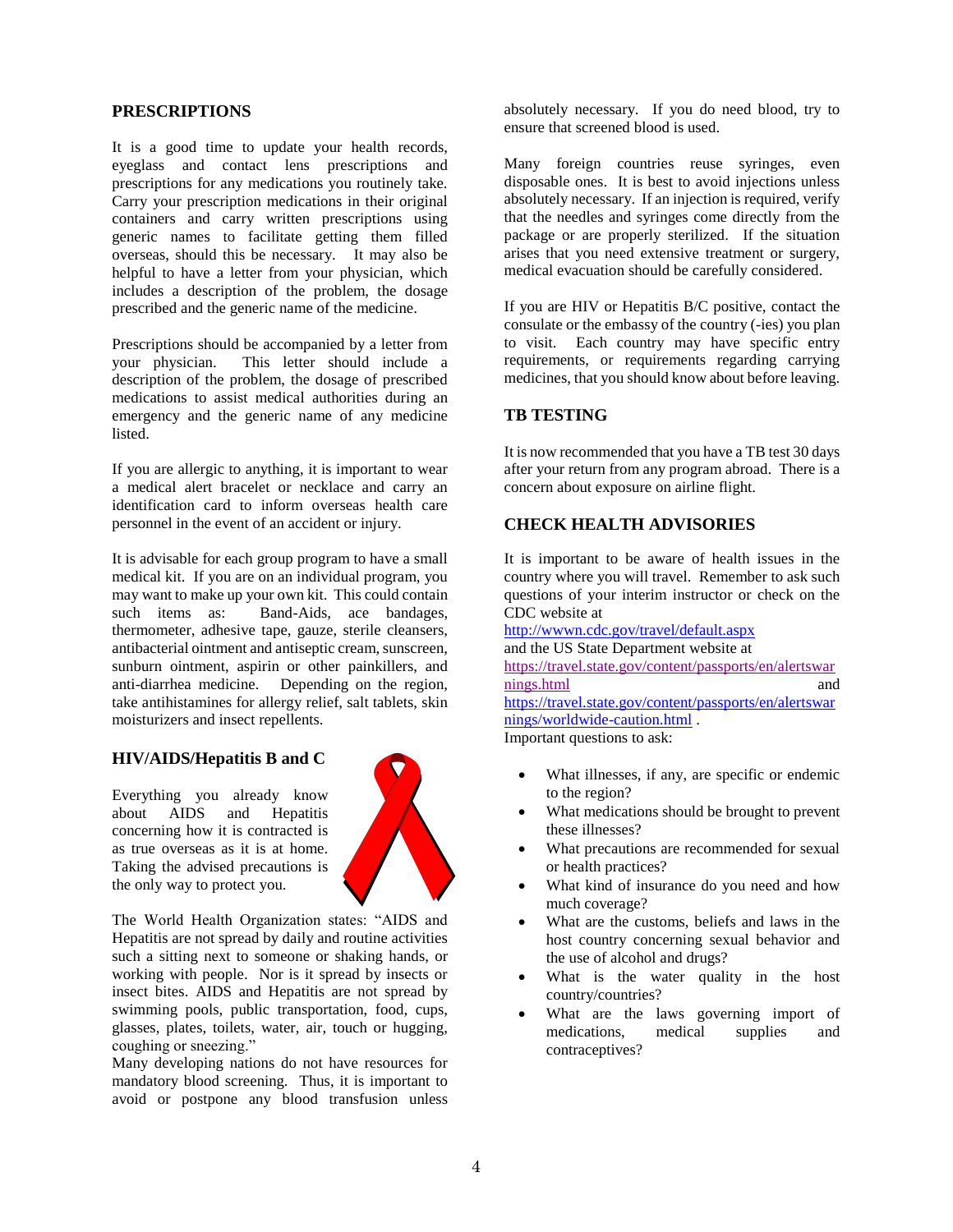#### **ILLNESS UPON RETURN**

If you become sick when you return from your study abroad experience, it is important to contact your doctor. Sometimes illnesses first appear weeks after your initial exposure. Also inform medical personnel what countries you have been in. There are many diseases which are indigenous to foreign countries which U.S. trained doctors may not be familiar with.

#### **SWIMMING**

Swimming carries a high level of risk unless you are in a well-chlorinated pool. Those in tropical or developing areas can be at risk of disease from contaminated water, which can cause a variety of skin, eye, ear and intestinal infections. Tides and undertows



can be deadly to the uninformed swimmers. Beaches and coastlines which are marked with the international code for no swimming should be avoided.

#### **HEALTH AND MEDICAL RESOURCES**

Learn how to find medical assistance, whether routine or emergency, before the need arises. Is there a 911 style emergency number and, if so, what services does it access? Who will provide routine medical care and how can you reach that provider? If you need any special resources, find out how to get them. Is there a coordinator on-site who can assist you with finding this information?

# **SAFETY**

#### **GENERAL SAFETY**

The excitement of travel and the newness of the environment you are in make it easy to become careless or distracted. The following suggestions offer no guarantee of safety and are mostly common sense. The idea is to be aware of where you are and what is going on around you at all times. In preparing for your time abroad, talk to students from the places you intend to stay. Their insights will prove very helpful.

**Safety begins with packing**. Dress conservatively. Short skirts and tank tops may be comfortable, but they may also encourage unwanted attention. Also, avoid the appearance of affluence.

**Travel light**. This enables you to move quickly. You will be less tired and less likely to set your bags down. Never leave your baggage unattended; everything you own is in it. A thief knows this and will take advantage

of even a few seconds of your inattention. This holds true no matter where you are--in a hotel, at the train station, in the train or bus, at a restaurant or resting in a park.

**Protect your valuable documents**. Carry these in a money belt or neck wallet at all times. Wear them under your clothing.

**Do not agree to meet a person whom you do not know in a secluded place**. Be aware that sometimes people from other cultures tend to mistake the friendliness of Americans for romantic interest.

**Do not use illegal drugs**. You are subject to the laws of the country in which you are traveling. Hundreds of American travelers end up in foreign jails each year as a result of carrying, using or *being suspected* of using drugs. There is little the American embassy can do on your behalf in these cases and the laws in many countries are more severe than at home. It isn't worth the risk.

Think and act confidently and self-assured. Try to seem purposeful when you move about. Do not look like a victim. Avoid flashy dress, jewelry, luggage, or conspicuous behavior, which would draw attention to you.

Avoid demonstrations, especially in politically volatile countries. Read the local newspaper and learn about potential civil unrest. What appears peaceful can suddenly become a dangerous situation, and you could be caught in the middle.

Use the buddy system while traveling. Use common sense if confronted with a dangerous situation. At times it may be best to attract attention by screaming or running. In some countries it will be important to have a male companion in the group.

Plan where you are going in advance and be aware of your surroundings. This is not paranoia--it's good common sense. You know what feels comfortable and what doesn't. If your instincts tell you a situation is uncomfortable, trust them and move along. If you become lost, ask directions if possible from individuals in authority.

Use banks and authorized money exchanges. Do not exchange on the black market or on the streets. Learn currency prior to your arrival in a country. This will keep you from being a target as you use money.

Taking photos of police or military installations is usually prohibited - your camera can be confiscated and you may be jailed. Watch for the sign of a camera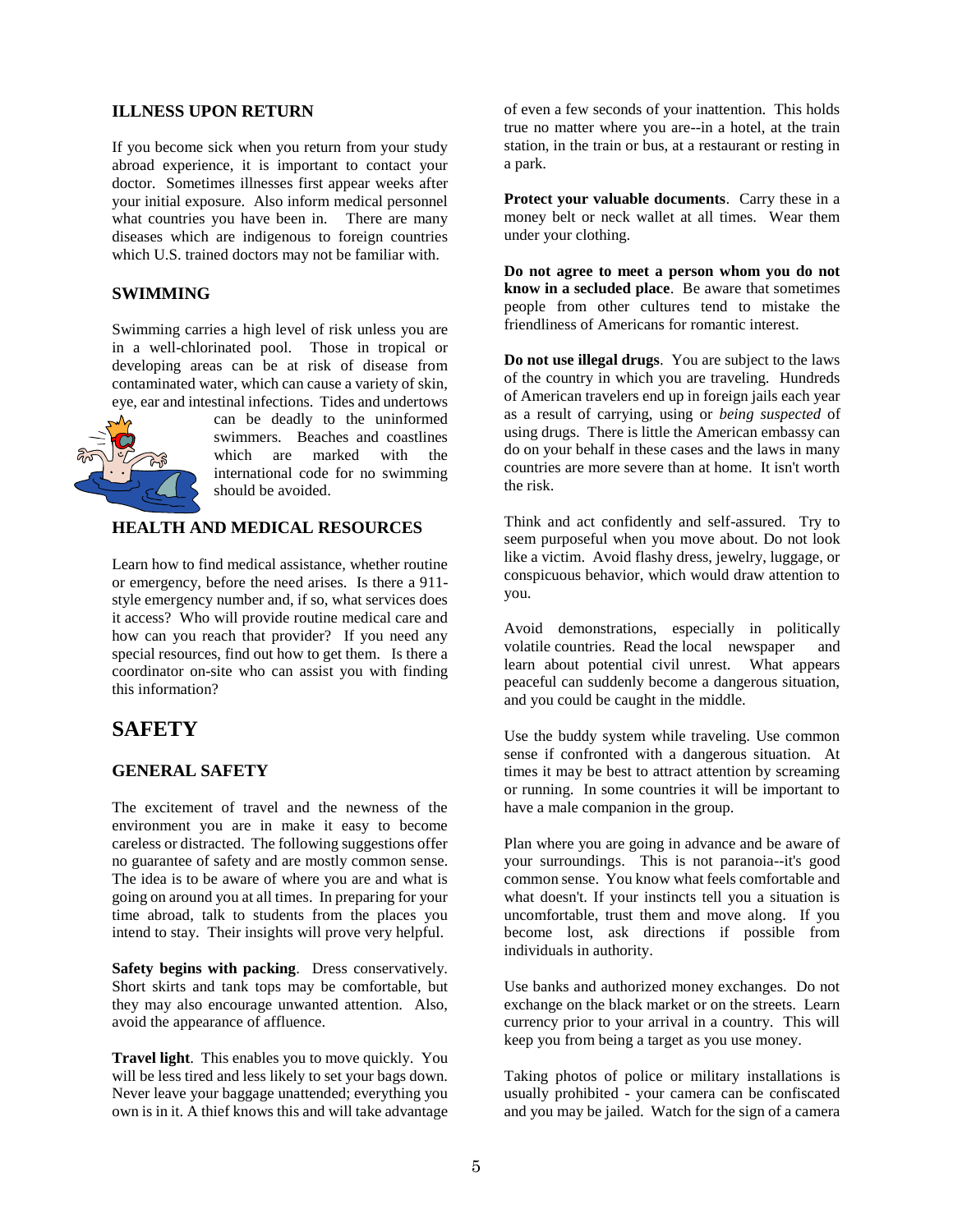with a line through it, which means "Don't take pictures".

Stay healthy by eating well and getting sufficient rest. If you become ill, take care of yourself by getting the proper care. Don't be afraid to visit a doctor or hospital because you don't speak the local language. Usually there is someone who speaks English.

Saint Leo University has gained experience during the past 30 years in all aspects of operating off-campus programs. Students study in various parts of the United States and the world for one month to one year.

In planning these programs, the concern for the safety of our students and faculty is given careful attention. We know that there are risks involved in travel. It is therefore important to prepare for both known and unknown circumstances. The goal is to "manage risk" to the greatest extent possible.

It is important to have a comparative perspective of the United States and the world. The United States is known around the world as a comparatively dangerous country. Our street crime statistics back up this view. No country has as many guns or gun-related injuries and deaths. U.S. drug and alcohol abuse is among the highest in the world. Although international visitors come in great numbers to visit the United States, many arrive concerned about what they think they will find.



Yet, the perception is often that life at home is safer than life "over there". U.S. media coverage of the rest of the world focuses on overseas political upheavals, violent strife and natural disasters, rather than on positive political and social developments or on the richness and human warmth of life as it is actually lived. Students who study abroad often comment on how "normal" life seems abroad, in spite of cultural differences. This discovery comes when you can look past the stereotypes and misperceptions and see people and cultures with your own eyes.

Personal safety is increased when a student is sensitive to the difference between acceptable and unacceptable behavior in a different culture, including the areas of traffic and public transportation (trains, buses, cars). Danger more often lies in personal confrontations or accidents than in international political instability.

### Saint Leo University

*Cannot* guarantee or assure the safety of participants or eliminate all risks.

*Cannot* monitor or control all the daily personal decisions, choices and activities of individual participants.

*Cannot* prevent participants from engaging in illegal, dangerous or unwise activities.

*Cannot* assure that U.S. standards of due process apply in overseas legal proceedings or provide or pay for legal representation for participants.

*Cannot* assume responsibility for the actions of persons not employed or otherwise engaged by Saint Leo for events that are not part of the program, or that are beyond Saint Leo University's and its subcontractors' control, or for situations that may arise due to failure of a participant to disclose pertinent information.

*Cannot* assure that home-country cultural values and norms will apply in the host country.

*Cannot* assure that participants will be free of illness or injury during the program.

*Cannot* assume responsibility for acts and events that are beyond our control; or ensure local adherence to US norms of due process, individual rights.



We believe that participants have a major impact on their own health and safety through the decisions they make before and during the program by their choices and behaviors. Participants on Saint Leo sponsored programs need to:

- 1. Read all materials issued or recommended by Saint Leo which relate to safety, health, legal, environmental, political, cultural and religious conditions in host countries *prior to departure.*
- 2. Consider personal emotional, physical and mental health and safety needs when accepting a place in a program.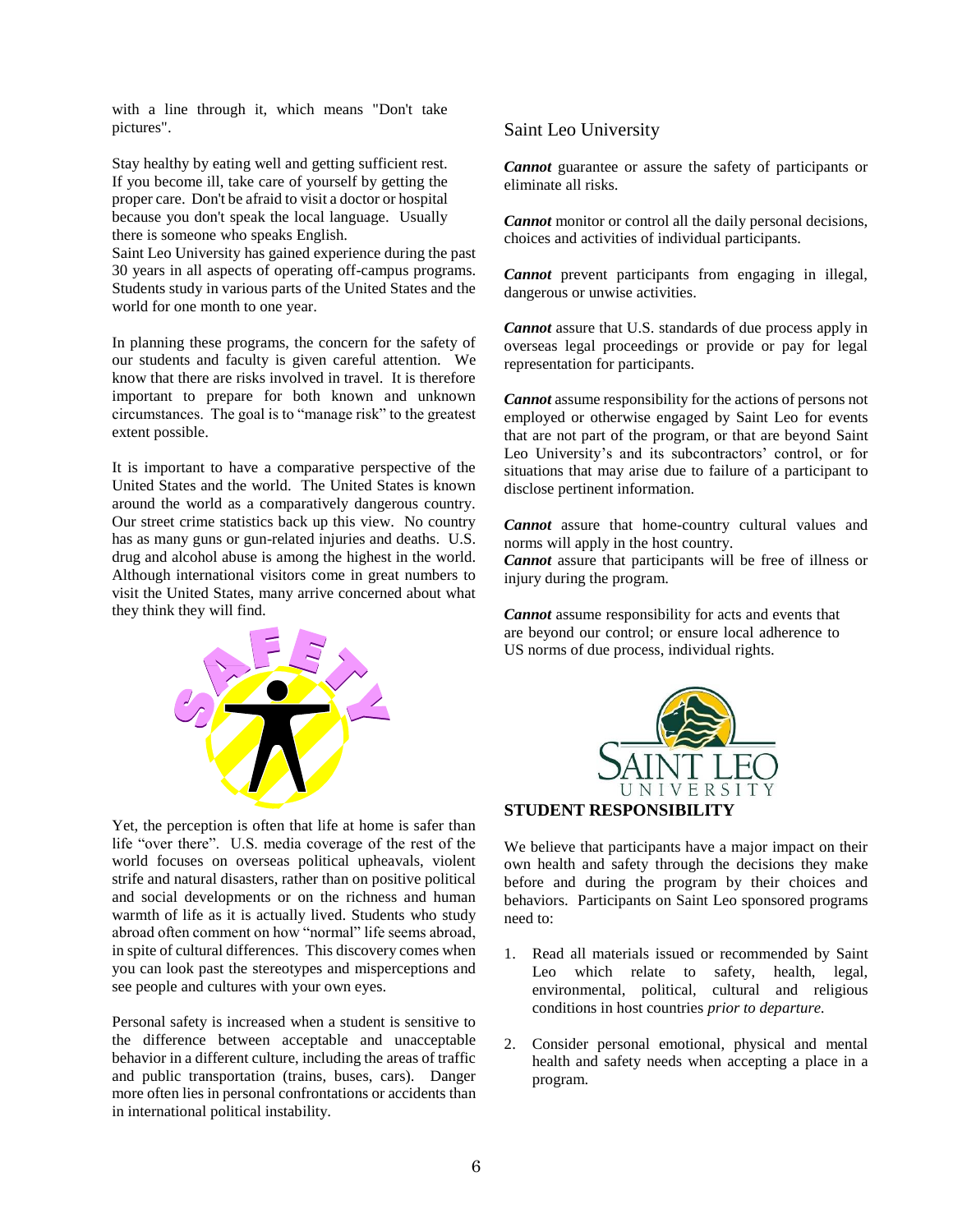- 3. Make available to The Multicultural and International Services Office accurate physical and mental health information and any other personal data that is necessary in planning for a safe and healthy study abroad experience.
- 4. Assume responsibility for personal preparation for the program and participate fully in orientations.
- 5. Obtain and maintain appropriate insurance policies and abide by any conditions imposed by the carriers.
- 6. Inform parents, guardians and any others who may need to know, about participation in the study abroad program. Provide them with emergency contact information and keep them informed on an ongoing basis.
- 7. Learn the culture and laws of the country in which you will study. Comply with local codes of conduct and obey host-country laws. Americans are NOT immune to local laws in the host country.
- 8. Be aware of local conditions when making daily choices and decisions. Promptly express any health or safety concerns to the program staff or other appropriate individuals.
- 9. If you travel independently during your program, for any length of time, inform the faculty member and your host family as to how to contact you in an emergency.

#### **PARENT RESPONSIBILITY**

- 1. Parents play an important role in the health and safety of participants by helping them make decisions and influencing their behavior overseas. It is important for parents/guardians to:
- 2. Obtain and carefully evaluate health and safety information related to the program, as provided by Saint Leo and when necessary from the Center for Disease Control, the U.S. State Department and other sources.
- 3. Be involved in the decision of your son/daughter to enroll in a particular program.
- 4. Engage your daughter/son in a discussion of safety and behavior issues related to the program.

#### <span id="page-7-0"></span>**AIRPORT SAFETY**

1. Arrive early and check in with your airline as soon as possible and proceed immediately through security clearance. All shops and services available in the nonsecure area will also be available once you have passed through the security check.

- 2. Put your name and address inside and outside each piece of luggage; bright or fluorescent string or tape around your luggage will make it easier to find. Make sure you receive a claim check for EACH piece of luggage you check.
- 3. Do not make jokes about terrorism of hijacking, or you may find that you are the object of unwanted attention. Respond to all questions asked by security personnel seriously and honestly. Be aware of what you discuss with strangers or what others may overhear about your travel plans.
- 4. NEVER carry packages or letters for strangers or agree to watch a stranger's luggage. Be watchful for suspicious abandoned packages and briefcases. Report them to airport security and leave the area.
- 5. Do not carry on your person, or in your hand luggage, anything that could be regarded as a weapon. Matches and lighters are forbidden in baggage. It might be a good idea to purchase these items once you are on foreign soil. Metal objects in your suitcase may activate security devices, causing delays in the arrival of your luggage.
- 6. When landing in airports abroad, don't be surprised if you see military guards and police carrying machine guns. They are there to protect you.

#### <span id="page-7-1"></span>**TRANSPORTATION SAFETY**

- 1. Many countries drive on the opposite side of the road than the U.S. Be aware of our natural reaction to look to the left and then right. This is reversed in the countries, which drive on the other side.
- 2. Take only taxis clearly identified with official markings. Beware of unmarked cabs. Agree on a fare before departing. Lock taxi doors if possible, especially at night in strange cities. Don't share personal information. Pay for the ride while in the car.
- 3. Be aware that there is risk involved in operating any motor vehicle abroad.
- 4. Well organized, systematic robbery of passengers on trains along popular tourist routes is a serious problem. It is most common at night and especially on overnight trains. If you see your way being blocked by a stranger and another person is very close to you from behind, move away.
- 5. Where possible, lock your compartment, especially at night. If it cannot be locked securely, take turns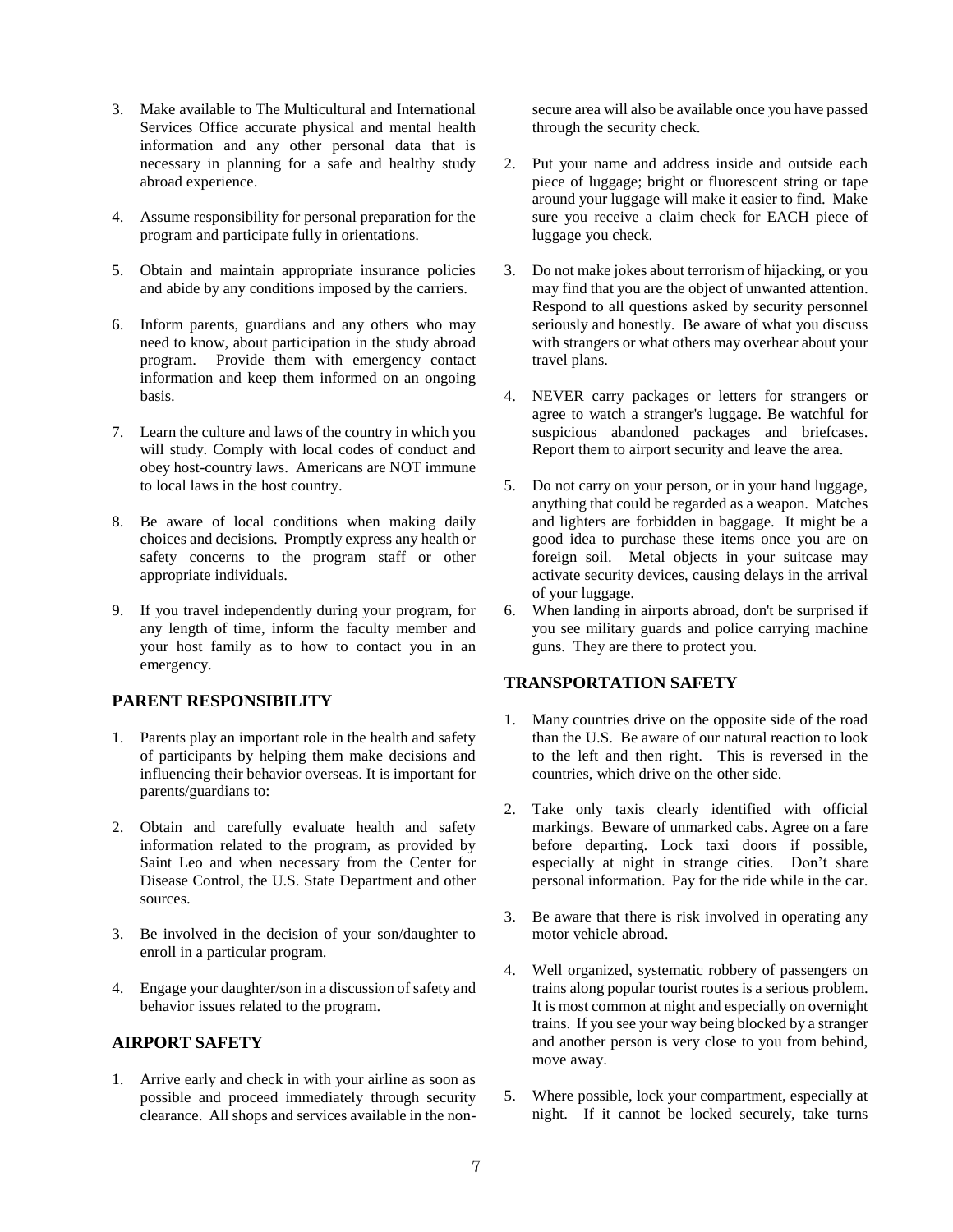sleeping. If you must sleep unprotected, tie down your luggage, put your valuables in your hidden money belt and sleep on top of your belongings.

6. Do not accept food or drink from strangers. Criminals have been known to drug food or drink offered to passengers.

#### <span id="page-8-0"></span>**RESIDENCE SAFETY**

- 1. Keep your hotel/residence doors locked when you are there and when you leave.
- 2. Do not open your door to people you don't know and don't give your room number to persons you don't know well. Meet visitors in the lobby. Let someone know when you expect to return, especially if you will be out late at night.
- 3. Keep valuables in a safe place this may be different for each place you stay. When in doubt, carry money and valuables with you.
- 4. Close curtains after dark and lock ground floor windows.



5. Know the exit routes.

#### <span id="page-8-1"></span>**SAFETY IN CITIES**

When possible, avoid places frequented by large numbers of Americans, military personnel in particular. Starbucks, McDonald's and Hard Rock Cafe are well known as an

attraction for Americans. Also, you may want to avoid places frequented by military personnel.

Many students dress in a way that immediately identifies them as American. It's important to realize that this can bring you unwanted attention. University or fraternity t-shirts, baseball hats, and white athletic shoes worn for non-athletic events will highlight the fact that you are American - and some people will resent you for that fact. You may decide to wear a university sweatshirt with hopes that other Americans will introduce themselves - but you can always meet Americans in America.

#### **CRIME PREVENTION**

1. While you may not directly encounter thieves, they will have their eyes on travelers like you. Some students use money belts or neck safes to hold their passports, cash and other valuables.

- 2. Beggars may approach you with children. We recommend you do not give them money and remove yourself from the situation.
- 3. Pickpockets usually do not work alone. Be aware of distractions by strangers, as the "lift" often follows.
- 4. If any of your possessions are lost or stolen, report the loss immediately to the police. Keep a copy of the police report for insurance claims and an explanation of your plight.
- 5. It is important to be aware that some people make a living of preying upon honest people. Follow your instincts with casual friendships--they are not always what they seem to be.
- 6. If someone tries to take your purse, backpack, or other property by force, let them have it. Your personal safety is far more important than any property.
- 7. A camera is the most often lost or stolen item on offcampus programs. Be especially careful to not leave the camera in a taxi, hotel room, or on a bus. Carry the camera inconspicuously.



# **PREPARING FOR YOUR TRIP**

#### <span id="page-8-2"></span>**JETLAG**

To avoid some of the problems of jet lag (adjusting to the difference in time at the new location); there are a few simple rules to follow on the airplane.

- **Drink liquids to avoid dehydration.** Water and fruit juices are the best to drink. Alcohol will further dehydrate you during your flight and hits you stronger and faster on a plane. It can also cause joint swelling and make it harder to adjust to time changes.
- **Exercise:** Stretch during your flight. If possible, sit in a bulkhead or aisle seat to stretch your legs. Some planes have extra legroom in the emergency exit seat over the wing.
- **Sleep.** If at all possible, sleep on the flight. If you can find an empty row, lift the armrests and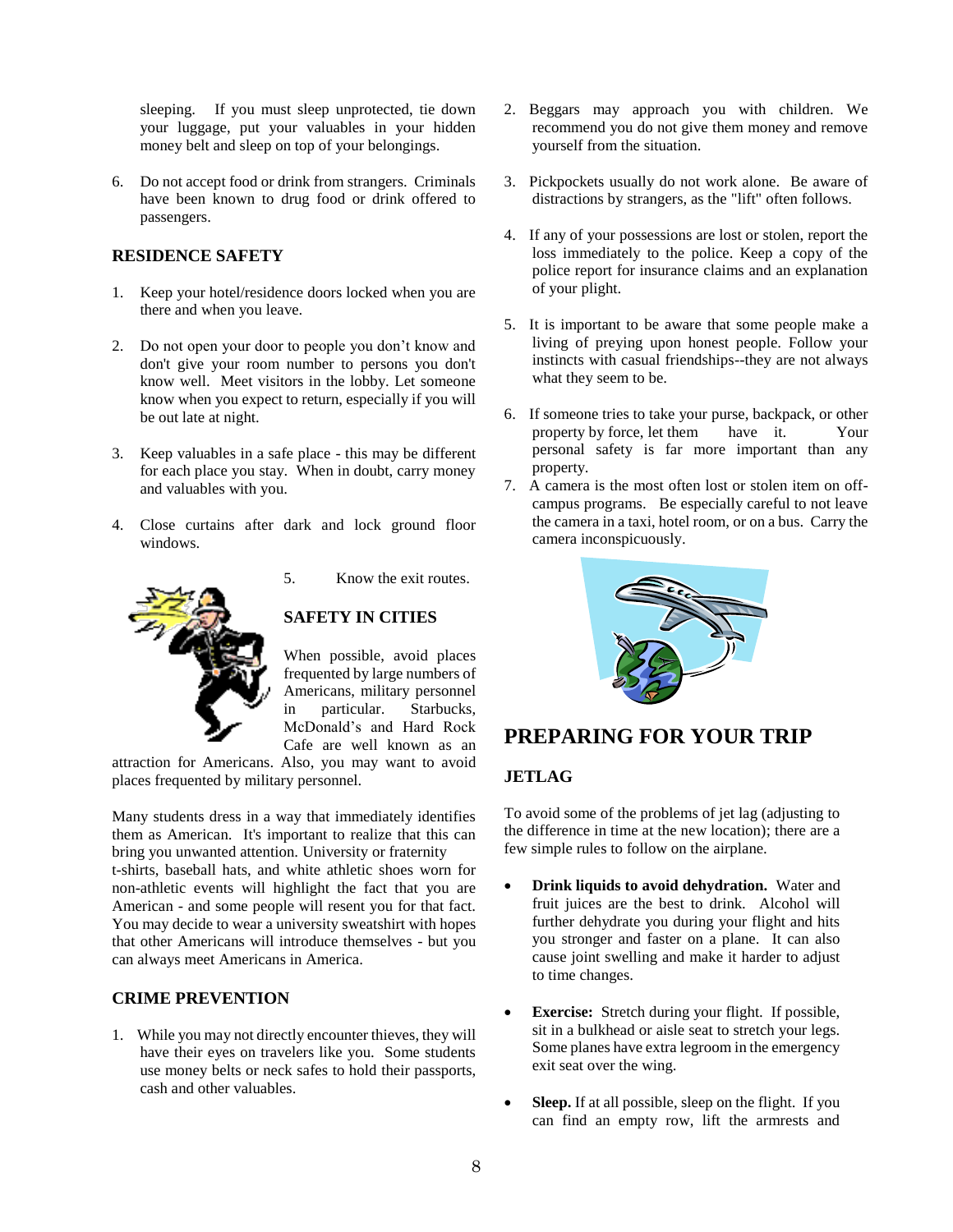stretch out. This will help you to be awake when you arrive at your destination.

- Set your watch. Change your watch to the new time when your flight departs. Attempt to eat meals on the "new" time. This will help your body's adjustment to the new time zone.
- **Don't sleep on arrival.** When you arrive at your destination, it is important to adjust to the local time. If you arrive in the morning, attempt to stay awake until a usual bedtime (or at least until 8:00 or 9:00 PM). If you arrive later in the evening, force yourself to go to sleep early. Usually, if you get a regular night's sleep, you will wake at the normal time the next morning, and be able to function normally. Try to establish a regular sleeping pattern as soon as possible.

#### <span id="page-9-0"></span>**CULTURE SHOCK**

"Culture Shock" is the term used to describe the more pronounced reactions to the psychological disorientation most people experience when they move for an extended period of time into a culture markedly different from their own. It can cause intense discomfort, often accompanied by irritability, bitterness, resentment, homesickness and depression. In some cases distinct physical symptoms of psychosomatic illness occur.

For some people, the bout with culture shock is brief and hardly noticeable. These are usually people whose personalities provide them with a kind of natural immunity. For most of us, however, culture shock is something we have to deal with at the beginning of our stay abroad. It may surprise you that culture shock is a real health issue when traveling abroad. Traveling through time zones and for long periods of time, facing new values, habits and methods of daily life can leave travelers impatient, bewildered and depressed.

You may find yourself alternately exhilarated and exasperated, thrilled at the experiences the new culture offers you and frustrated with the culture's differences from your own. Early in your experience, you will likely have ups and downs. The feelings you experience are natural. If you are angry, impatient, homesick, or depressed your first few days, remind yourself that these things will pass once you have rested and are eating normally. If depression persists, however, do seek professional assistance from a counselor or doctor. If you are not sure about something, whether it is a simple question about where a service can be found, or a more complex matter, such

as expectations about friendship and dating, ask someone you trust.

In a sense, culture shock is the occupational hazard of overseas living through which one has to be willing to go in order to have the pleasures of experiencing other countries and cultures in depth. All of us have known frustration at one time or another. Although related, and similar in emotional content, culture shock is different from frustration. Frustration is always traceable to a specific action or cause and goes away when the situation is remedied or the cause is removed. Some of the common causes of frustration are: the ambiguity of a particular situation; the actual situation not matching preconceived ideas of what it would be like; unrealistic goals; not being able to see results; using the wrong methods to achieve objectives (i.e., methods which are inappropriate to the new culture).

Frustration may be uncomfortable, but it is generally short-lived as compared to culture shock. Culture shock has two quite distinctive features:

- It does not result from a specific event or series of events. It comes instead from the experience of encountering ways of doing, organizing, perceiving or valuing things which are different from yours and which threaten your basic, unconscious belief that your enculturated customs, assumptions, values and behaviors are "right."
- It does not strike suddenly or have a single principal cause. Instead it is cumulative. It builds up slowly, from a series of small events which are difficult to identify.



Culture shock comes from:

- Being cut off from the cultural clues and known patterns with which you are familiar; especially the subtle, indirect ways you normally have of expressing feelings. All the nuances and shades of meaning that you understand instinctively and use to make your life comprehensible are suddenly taken from you.
- Living and/or studying (working) over an extended period of time in a situation that is ambiguous.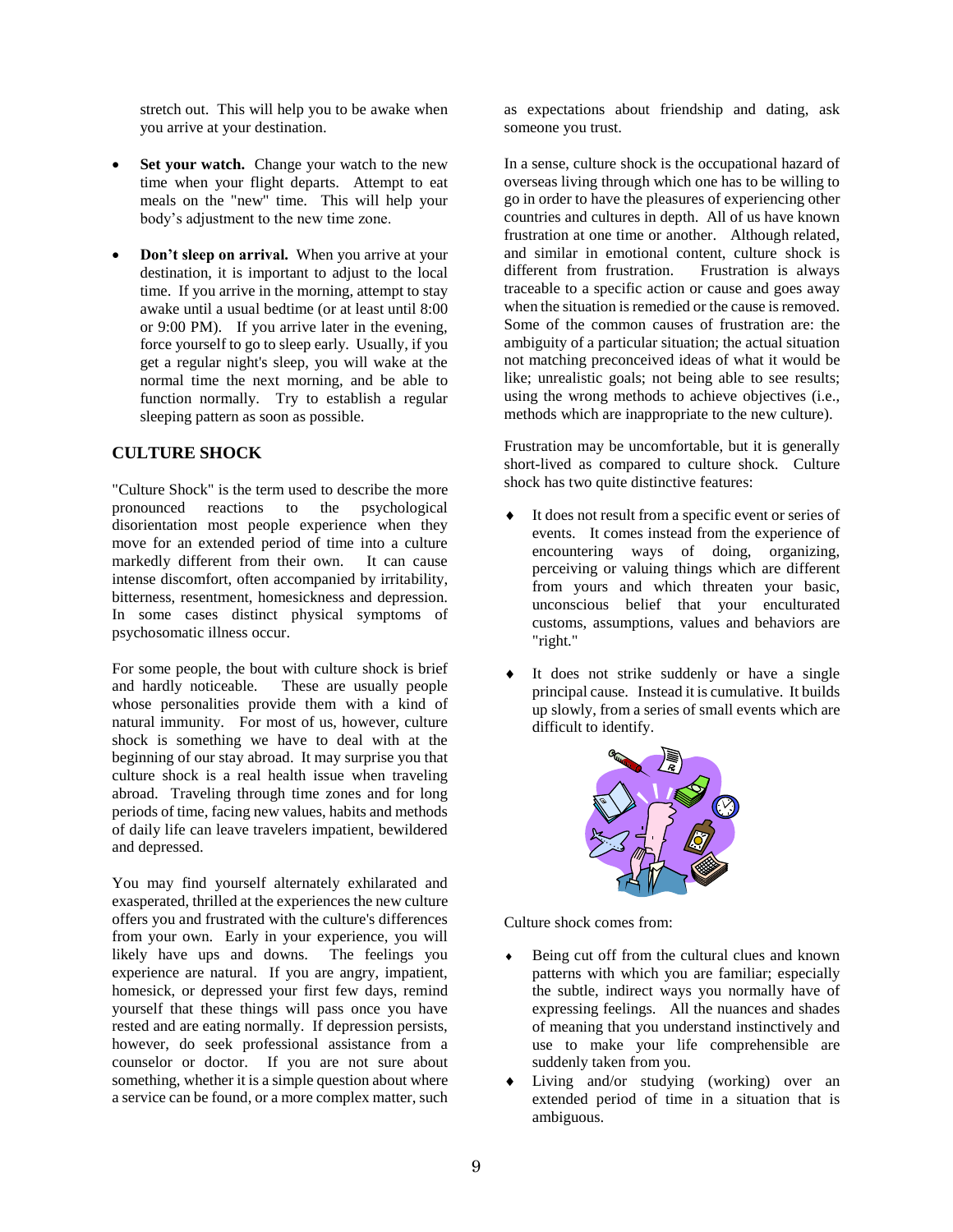- Having your own values (which you had heretofore considered as absolutes) brought into question -- which yanks your moral rug out from under you.
- Being continually put into positions in which you are expected to function with maximum skill and speed, but where the rules have not been adequately explained.

As indicated earlier, culture shock progresses slowly. One's first reaction to different ways of doing things may be "How quaint!" When it becomes clear that the differences are not simply quaint, an effort is frequently made to dismiss them by pointing out the fundamental sameness of human nature. After all, people are really basically the same under the skin, aren't they?

Eventually, the focus shifts to the differences themselves, sometimes to such an extent that they seem to be overwhelming. The final stage comes when the differences are narrowed down to a few of the most troubling, and then are blown up out of all proportion. (For Americans, standards of cleanliness, attitudes toward punctuality, and the value of human life tend to loom especially large.) By now the sojourner is in an acute state of distress. The host culture has become the scapegoat for the natural difficulties inherent in the cross-cultural encounter. Culture shock has set in. Here is a list of some of the symptoms that may be observed in relatively severe cases of culture shock:

- ◆ Homesickness
- Boredom
- Withdrawal
- Need for excessive amounts of sleep
- $\bullet$  Compulsive eating
- $\triangleleft$  Compulsive drinking
- **+** Irritability
- Exaggerated cleanliness
- ◆ Stereotyping of host nationals
- Hostility toward host nationals
- $\triangleleft$  Loss of ability to work effectively
- Unexplainable fits of weeping
- Physical ailments (psychosomatic illnesses)

Not everyone will experience this severe a case of culture shock, nor will all these symptoms be observed. Many people ride through culture shock with some ease, only now and again experiencing the more serious reactions. But many others don't. For them it is important to know (1) that the above responses can occur, (2) that culture shock is in some degree inevitable, and (3) that their reactions are

emotional and not easily subject to rational management. This knowledge should give you a better understanding of what is happening to you and buttress your resolve to work at hastening your recovery.

*There are two tools which will be very useful to you before you leave for your studies abroad, while in your host country and when you return to the US. Please utilize this website. It will assist you immensely in understanding your expectations about study abroad and in coping with culture shock and reverse culture shock as well. One website is called "What's Up With Culture?" and the address is:*

*[http://www2.pacific.edu/sis/culture/.](http://www2.pacific.edu/sis/culture/) Other helpful websites are [www.GlobalScholar.us](http://www.globalscholar.us/) & [www.AllAbroad.us.](http://www.allabroad.us/)* 



#### **HOMESICKNESS**

We tend to think of being homesick as something associated with being young and at summer camp. But, anyone can be homesick at any time. It can come from just missing the familiarity of home surroundings, the regularity of university classes, the inexplicable fear of new places and just being outside your normal routine. It may not happen at all, may be a fleeting experience or stay awhile.

It may take a call home or talking to a friend or program director to sort out these feelings. One of the surest remedies for homesickness is to plunge into the experience and immerse yourself into new places, sights and people. It is important to know that many have experienced homesickness and recovered.

#### **EMAIL**

Students must provide the Multicultural and International Services Office with an email address that will be valid for the duration of their time abroad. It is your responsibility to check this account regularly. Many students report that it is easier to use a Gmail, Hotmail or Yahoo account from abroad instead of their Saint Leo account.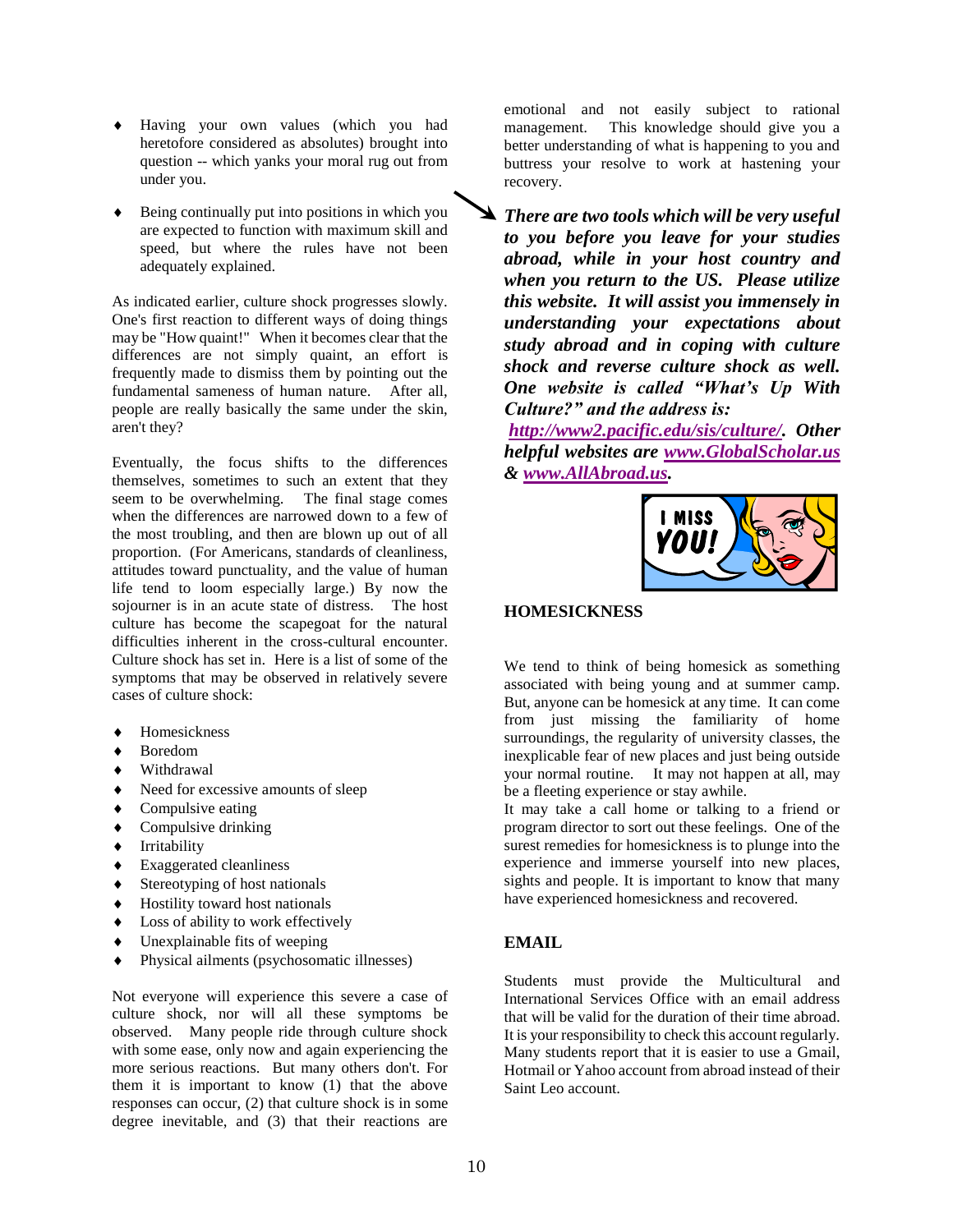#### **TRAVEL DOCUMENTS**

**Passport:** Apply for a passport right away if you do not have one! Processing time can take up to eight weeks, so start today. If you need information on how to obtain a passport or how to renew one, you can find that information in the State Department's website at:

[https://travel.state.gov/content/passports/en/passports.](https://travel.state.gov/content/passports/en/passports.html) [html.](https://travel.state.gov/content/passports/en/passports.html)

**You will need a passport that is valid at least six months after your program officially ends. Be sure to make a copy of your passport, and leave it at home.**

Youth Hostel Card: If you intend to stay in Youth Hostels, you might want to buy a Youth Hostel Membership Card. You will save money if you purchase your membership here in the States. You may order a card by calling 202-783-6161 or on the web at [www.hiayh.org.](http://www.hiayh.org/)

**International Student Identity Card [\(http://www.statravel.com/cps/rde/xchg/us\\_division\\_we](http://www.statravel.com/cps/rde/xchg/us_division_web_live/hs.xsl/Student-Discount-Card.htm) [b\\_live/hs.xsl/Student-Discount-Card.htm\)](http://www.statravel.com/cps/rde/xchg/us_division_web_live/hs.xsl/Student-Discount-Card.htm):** The ISIC is useful in obtaining discounts on transportation and admissions while you are abroad. The ISIC also provides limited accident/hospitalization insurance for you while you are abroad. You can obtain an ISIC card online (link listed earlier in paragraph). You can also get great deals on airline tickets at this travel agency (STA Travel). This company also offers ISICare which is a comprehensive study abroad health insurance policy and more information can be found at this link: [\(http://www.esecutive.com/isic-s/\)](http://www.esecutive.com/isic-s/)



# **PACKING**

The airline will limit your checked luggage to 2 bags at not more than 32 kilograms per bag. The bags should be

measured by adding the length, height and depth. The total size of each bag when these three dimensions are added should not exceed 62 inches. Some students use a backpack as one piece of luggage because it comes in handy on the return trip. You are also allowed one cabin bag that does not exceed five kilograms in weight and that has a total height, width and length of 45 inches. Example: width - 9 inches, height - 14 inches, length - 22 inches  $= 45$  inches. You may also carry a small camera and binoculars, overcoat and reading material into the cabin as well as a handbag.

The best advice about packing is to take only what you will need. **Another comment we hear over and over from past participants: "I took too many clothes!"**  No matter how much clothing you take, you will be tired of it after the first few weeks, so pack basic wardrobe items that can be mixed and matched, layered, and worn again and again. Casual clothes are appropriate for classes, but you will need at least one dressy outfit for special occasions. See "A Sample Packing List" for a student's suggestions on packing.

It is a good idea to take a complete supply of any prescription medication as well as a note from your doctor giving the generic name of the drug that is prescribed. Keep the medication in its regular container in case custom officials have any questions about the type of drugs that you are carrying. If you wear glasses or contact lenses, it is a good idea to have a copy of that prescription as well

Please do **not** take extremely valuable jewelry or watches with you when you travel. It is difficult to keep track of them while you are away, and you'll have less to worry about if you leave them home.

**DO NOT PACK** your passport or your plane ticket in a bag that you intend to check!

**Sample Packing List:** Here is some advice on packing by a former program participant:

"Pack your bags, than take out half of the stuff and put it away. You can live very comfortably with very little."

Here's what he took:

- 1 pair jeans
- 2 pairs casual pants
- 7 pairs socks/underwear
- 3 pairs shorts
- 1 pair sneakers

1 pair other shoes; a must, since most nightclubs will not let you in without shoes and a dress shirt

- 1 pair flip-flops
- 4 tee shirts
- 3 button shirts
- 2 turtlenecks
- 1 sweater
- 1 sweatshirt
- 1 dress outfit: coat, tie, shirt, slacks

#### **A suggested packing list for women students:**

- 1 pair jeans
- 2 pair slacks
- 2 sets of sweats
- 5 tees
- 2 turtlenecks
- 1 sweater
- 3 pair shorts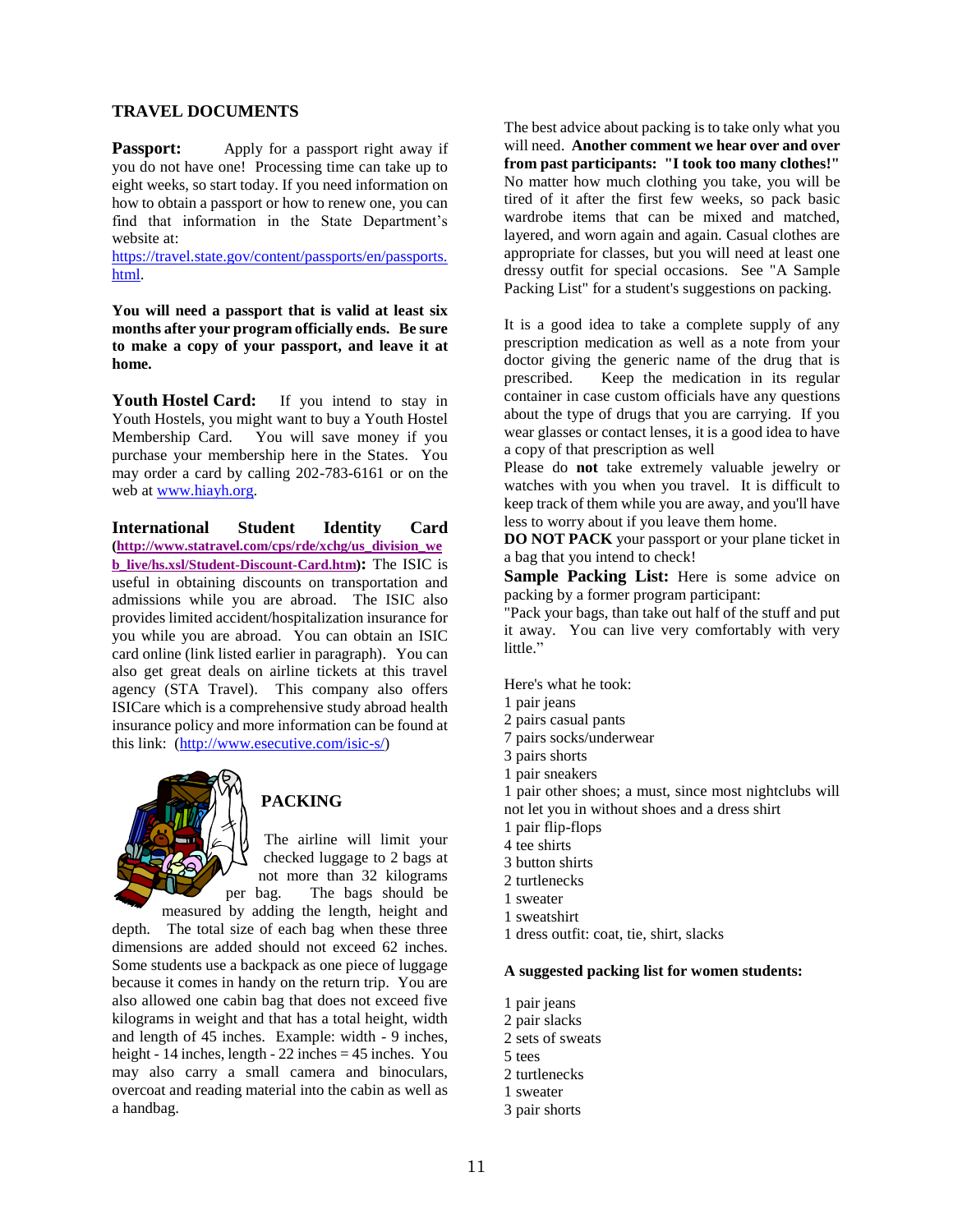2 shirts 1 dressy outfit 7 changes of underwear/socks robe/nightwear sneakers/comfortable walking shoes 1 pair dress shoes

#### **AND FOR EVERYONE:**

All-weather coat thermals sleeping bag Swiss army knife small flashlight bathing suit sunscreen towel host gift

**Electrical appliances:** Bring only appliances with dual voltage. You will also need a plug adapter, which may be purchased at most hardware stores. Your electrical appliances will not work well abroad, even with an adapter, and there is always the risk that they will burn out. It's easier to buy small appliances abroad.

**Gift for your hosts:** It is courteous to take along a small gift, perhaps something typical of the region in which you live, for your hosts. Keep in mind, however, that customs officials will confiscate organic materials such as fruits, cheese, or even wicker baskets. Take along photographs of your family, friends and home since your hosts will be curious about your life in the States. One former participant suggests taking a map of the U.S. because questions about geography often come up. Another student said that he met people from all over the world while traveling after the program ended, and the pocket world atlas he carried was very useful when he and his new friends talked about their homelands.

#### **MONEY**

The best way to manage your money is to use your account at home. Your ATM card should work in most banks abroad, so you will be able to access your U.S. account and withdraw the local currency. If you don't wish to take a lot of traveler's checks, you could arrange for your family to deposit money to your U.S. account on an agreed-upon basis. Keep in mind that traveler's checks will be useful during the break and after the term, when you may be out of reach of ATM's. Your bank will assess a fee for every ATM withdrawal, usually  $$3.00 + per$  transaction.

Another easy way to obtain money while abroad is to use a major credit card such as Visa or MasterCard. You can get a cash advance on one of these cards in an emergency, and your family can pay money into the account to take care of the money that you have withdrawn. This enables you to make use of the worldwide communication network of these major credit cards and saves you the expense of sending money by wire transfer.

You should take a small amount of local currency (\$25 - 50, available at banks or at the airport) to tide you over until you can either withdraw money abroad from an ATM or establish your own bank account, and cash your travelers checks.

# **FINANCIAL INFORMATION**

Students are charged the tuition, room and board that is being charged to Saint Leo from our partner schools and programs. The semester fee covers tuition, room and board (if billed to Saint Leo) and excursions connected with classes. Not included are personal expenses, books, room and board during the term break, and airfare.

Payment schedule: Depends on each student's payment plan with Saint Leo University and the rules of the partner program. Please note that transcripts cannot be released for the school overseas if there is a balance on the student account.

**Refund policy:** All deposits are non-refundable. The Refund policy is the same policy as that of the Saint Leo University campus programs (online: [http://www.saintleo.edu/resources/student-financial](http://www.saintleo.edu/resources/student-financial-support-center/financial-aid/tuition-and-costs/withdrawal-and-tuition-refund.aspx)[support-center/financial-aid/tuition-and](http://www.saintleo.edu/resources/student-financial-support-center/financial-aid/tuition-and-costs/withdrawal-and-tuition-refund.aspx)[costs/withdrawal-and-tuition-refund.aspx\)](http://www.saintleo.edu/resources/student-financial-support-center/financial-aid/tuition-and-costs/withdrawal-and-tuition-refund.aspx).

**Outstanding debts:** Students with an outstanding balance or unpaid fees or library fines abroad will have their transcripts held pending clearance of their account.

**Spending money:** The amount of money a student spends per week varies greatly according to lifestyle and spending habits. One suggested formula for determining the amount of spending money you will need is to add 25% to the amount you usually spend per week here in the States.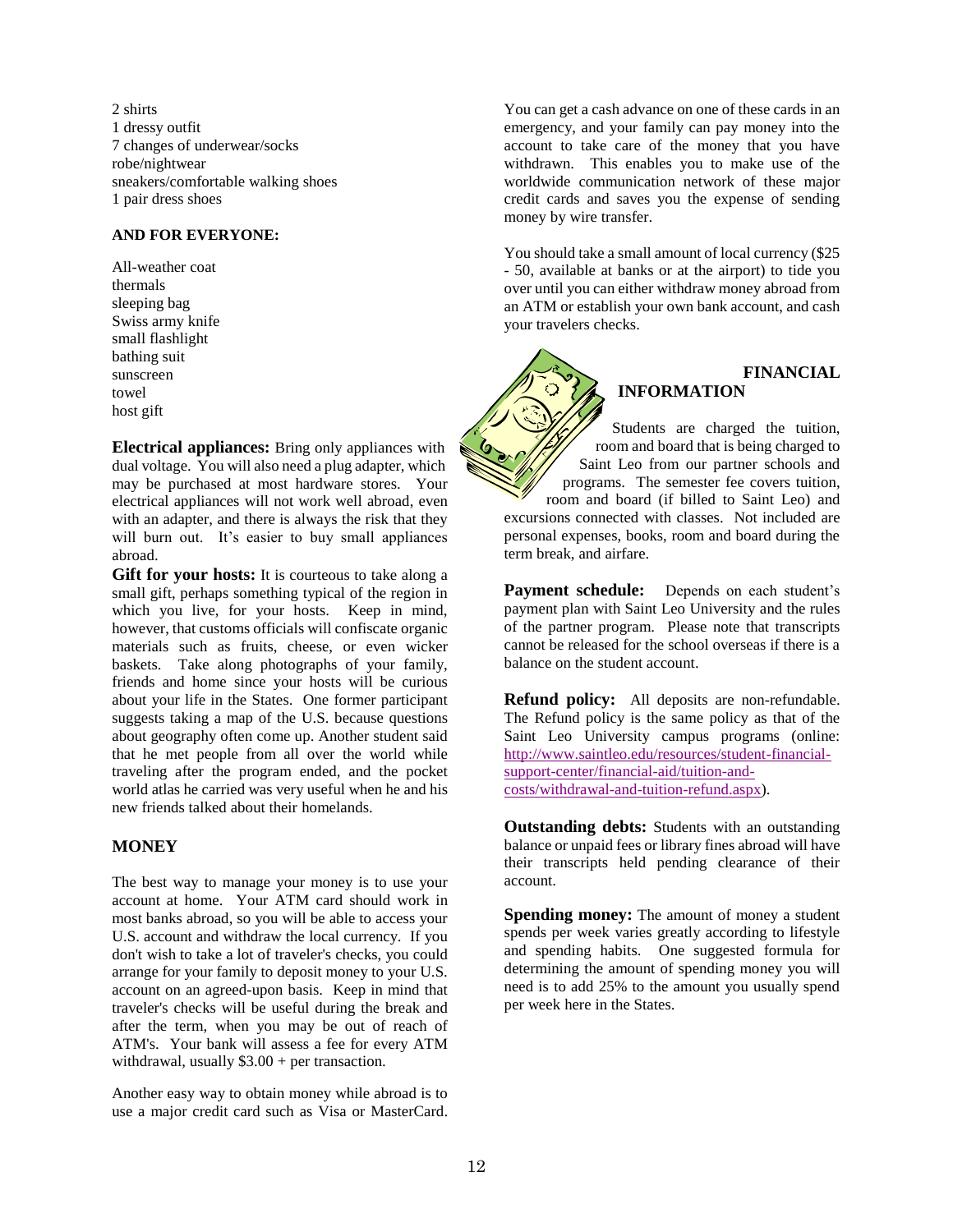

Regardless of the type of insurance you carry, you will have to pay doctor and hospital expenses incurred abroad, and then request reimbursement of your expenses from your insurance company. It is important to keep complete records of your expenses to use when filing an insurance claim. You should take some blank claim forms or have the online claim information with you, so you will know what information must be submitted. The Resident Director or program staff will help you obtain medical treatment if needed.

Please consider the following when thinking about insurance:

- Who else are you insured through? Parents, spouse, or non - Saint Leo insurance source? Talk with your family or insurance agent to find out exactly what your coverage includes. See "Suggested Insurance Questions" (which follow) for ideas about what to ask. While plans vary, it is important that you are covered for hospitalization, medical evacuation and repatriation of remains.
- Does your plan(s) provide continuous coverage before and after you go abroad? The ISIC card and many other insurance companies cover only your time abroad. You will need separate coverage prior to departure and when you return. If you begin a new insurance plan when you return, preexisting conditions (accidents, sickness from your time abroad, etc.) may not be covered.

If you have the Saint Leo University insurance, which is managed by UnitedHealthcare Insurance Company, please call them at 1-800-767-0700 or email at [customerservice@uhcsr.com](mailto:customerservice@uhcsr.com) to find out the extent of your coverage abroad. It may not, however, be

adequate. Consider supplementing this insurance with study abroad health insurance. Some plans are Gateway International (1-800-282-4495), CMI Insurance (410-583-2595), HTH Worldwide (1-800- 242-4178), Cultural Insurance Services International (1-800-303-8120), Collegiate Care (1-888-301-9289), International SOS (1-800-767-1403), StudyUSA Healthcare [\(http://jwtins.com/quotes/online-health](http://jwtins.com/quotes/online-health-quotes/)[quotes/\)](http://jwtins.com/quotes/online-health-quotes/) and International Student Insurance Company [\(http://www.internationalstudentinsurance.com/\)](http://www.internationalstudentinsurance.com/).

#### **SUGGESTED INSURANCE QUESTIONS**

- 1. What is the maximum amount of coverage that is provided?
- 2. Are there deductibles? If so, what are they?
- 3. Will the plan include emergency room expenses?
- 4. What is the coverage for medical evacuation?
- 5. In the event of death, what is the coverage for repatriation of remains?
- 6. Do you need to pay cash up front at a clinic or for a hospital stay? What if you have no money?
- 7. Does the plan cover visits to the doctor or medication prescribed while abroad?
- 8. What is the procedure for filing a claim-how long does it take to get reimbursed after filing?
- 9. When does the plan begin and end?
- 10. Is the plan a primary or secondary carrier? If secondary, when does coverage begin?
- 11. Is there a booklet explaining the coverage in detail?
- 12. What is the process for enrolling in the plan?
- 13. If you must use your insurance, what do you show as proof of worldwide coverage?
- 14. If you obtain medical assistance while you're abroad, when/how should you inform the agency?
- 15. What documentation of expenses is required?
- 16. Does the bill need to be in English and the amount of the charges in U.S. dollars?

#### **INTERNATIONAL STUDENT IDENTITY CARD (ISIC):**

The ISIC is a student discount card recognized worldwide which allows students to get great discounts on travel, museum entry, etc. with a 24-hour help line which can assist students with travel questions. Students can add on three types of travel insurance with this card at [http://www.statravel.com/travel](http://www.statravel.com/travel-insurance.htm)[insurance.htm.](http://www.statravel.com/travel-insurance.htm) In addition, with the above-mentioned card, students can buy full insurance coverage from the company, and the name of that coverage is ISICare [\(http://www.esecutive.com/isic-s/\)](http://www.esecutive.com/isic-s/). Saint Leo requires that you have additional insurance. Everyone believes they will not become sick or have an accident. Yet, the incidence of this happening is greater abroad.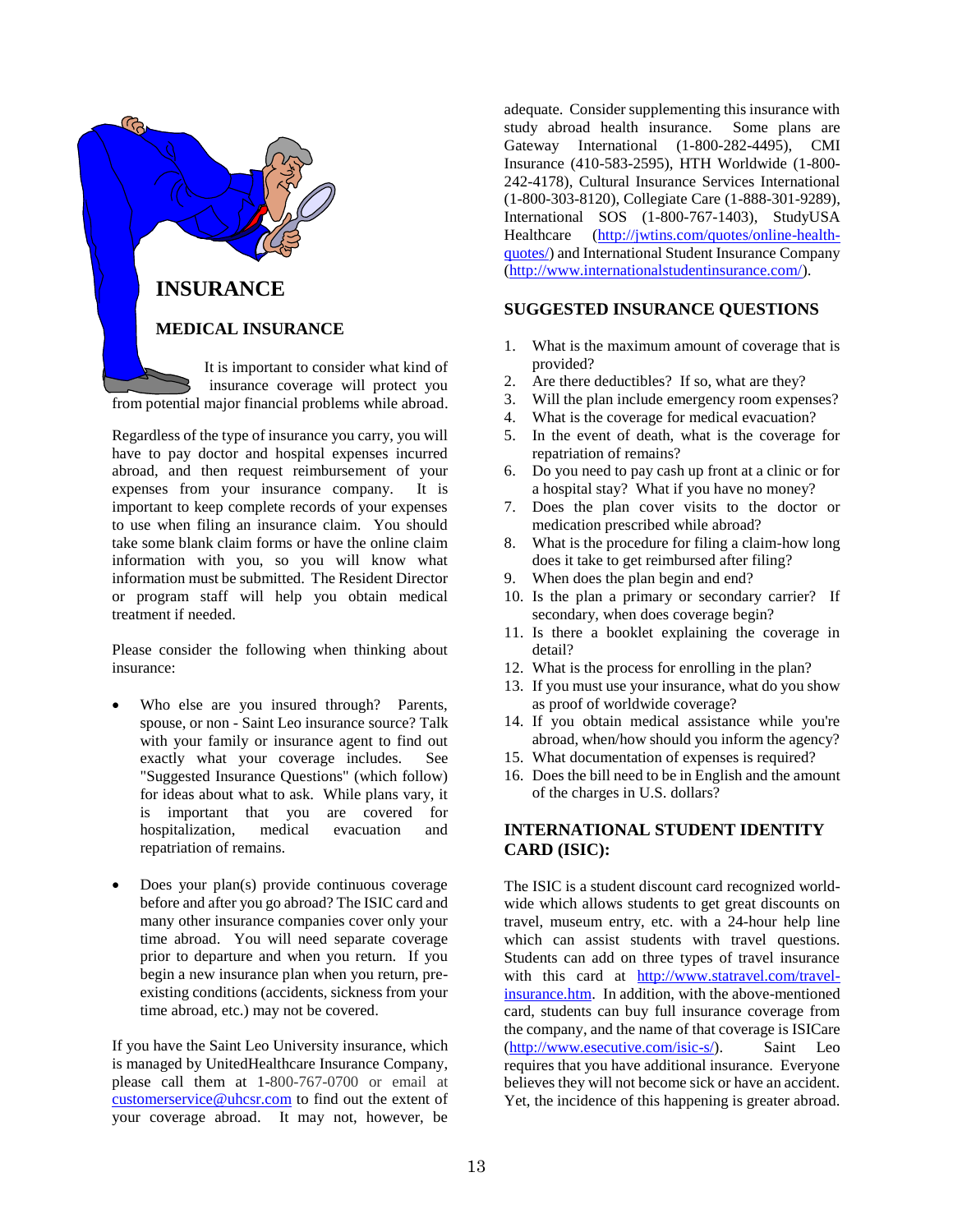#### **TRAVEL INSURANCE**

<span id="page-14-0"></span>Saint Leo does not cover lost or stolen goods. You will need to purchase your own travel insurance. You might also want to purchase trip cancellation/interruption insurance. For more information, call Allianz at 1-866-672-9580 [\(https://www.allianztravelinsurance.com/\)](https://www.allianztravelinsurance.com/) or [http://www.statravel.com/travel-insurance.htm.](http://www.statravel.com/travel-insurance.htm)

# **CRISIS MANAGEMENT PLAN**

#### **MULTICULTURAL AND INTERNATIONAL SERVICES OFFICE COURSE OF ACTION**

In managing emergencies, the Multicultural and International Services Office will be guided by the following guiding principles:

- 1. All responses to a crisis will be governed by the highest concern for the safety and well-being of students, faculty and staff participating in a Saint Leo sponsored off-campus study program.
- 2. All reasonable and prudent measures will be taken to limit the University's legal liabilities.
- 3. Saint Leo University will exercise caution and restraint in deciding when, and with whom, information about an emergency should be shared, and will operate according to the procedures outlined below in deciding how information should be shared.
- 4. Saint Leo University will respond to emergencies by closely following the procedures outlined below, except when otherwise directed by circumstances or agencies outside the University's control.

Orientation information, both printed and oral, contains information for faculty and students about health and safety issues related to International and Off-Campus travel. Adherence to this information, along with appropriate behavior, caution, and common sense, can prevent many crisis situations.

Decisions regarding program itineraries are made based on information from the U.S. State Department and on-site coordinators. The Multicultural and International Services Office is prepared to make changes on short notice should a situation arise in country that causes serious concern.

The Multicultural and International Services Office will not allow students to begin a program in a country for which the U.S. State Department has issued a travel warning or has been determined to be unstable by Saint Leo University administration and World Aware.

#### <span id="page-14-1"></span>**Conditions Requiring Crisis Management**

The staff of the Multicultural and International Services Office must be contacted under the following circumstances:

- Serious illness, injury or death.
- Emotional or psychological stress that appears to require removal from the situation or professional attention.
- A faculty or staff member being the victim of a crime – theft, assault, rape, harassment, etc. or being accused of committing a crime.
- A situation in country arises that causes serious concern, i.e., a political uprising or a natural disaster.

#### **Course of Action**

The Saint Leo faculty member or resident director will contact the appropriate local authorities (i.e., police, U.S. Embassy, medical personnel) to begin the local action necessary to handle the situation.

The Saint Leo faculty member or resident director contacts the appropriate person from the Saint Leo emergency list. In most cases, that will be the Paige Ramsey-Hamacher in the Multicultural and International Services Office. There may be situations when it is also appropriate to contact other persons, i.e., the Dean of Faculty or the Associate VP for Student Affairs.

The Multicultural and International Services Office is the official spokesperson to parents, officials, and resident directors. The Director of University Communications will act as official spokesperson to media sources.



#### **The Multicultural and International Services Office Action**

The staff of the Multicultural and International Services Office will initiate appropriate procedures.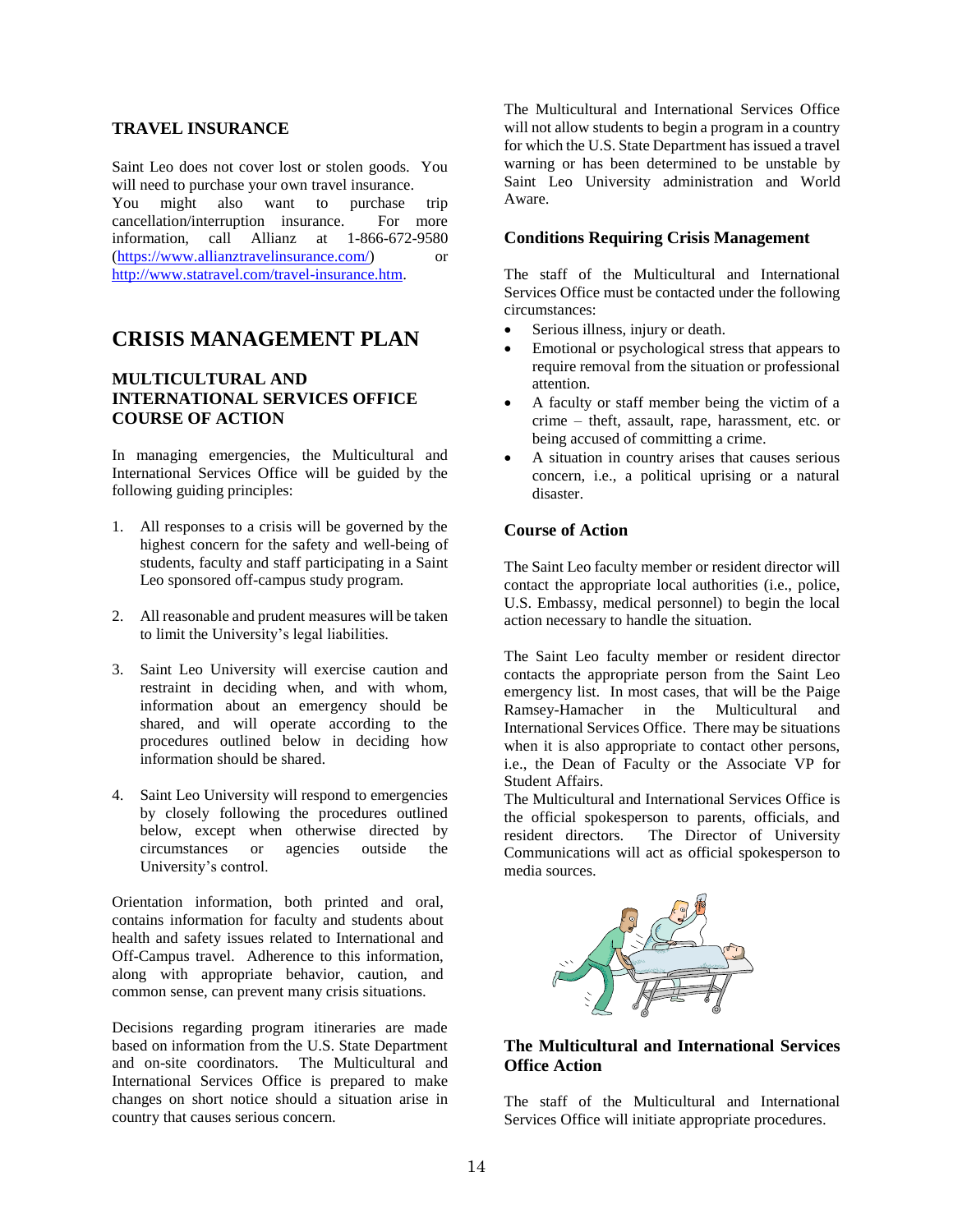**A**. Ill or injured student:

- The Multicultural and International Services Office will contact parents of student to appraise them of the situation;
- The Multicultural and International Services Office will contact the Dean of Faculty and the Associate VP for Student Affairs.
- Necessary action will be taken provision for necessary medical care in country, emergency evacuation, etc.
- Saint Leo University will, if necessary, make funds available to cover emergency costs. Such expenses are the responsibility of student/parents, but Saint Leo will advance funds as needed to assure a timely solution of the situation.
- B. Ill or injured faculty member:
- The Multicultural and International Services Office will contact family of the faculty member to apprise them of the situation.
- The Multicultural and International Services Office will contact the VP for Academic Affairs.
- Necessary action will be taken provision for necessary medical care in country, emergency evacuation, etc.
- Saint Leo University will, if necessary, make funds available to cover emergency costs. Such expenses are the responsibility of the faculty member, but Saint Leo will advance funds as needed to assure a timely solution of the situation.
- If necessary, Saint Leo will make funds and staff available to insure adequate group supervision and continuation of program.
- C. Death of Student or Faculty Member:
- The Multicultural and International Services Office will contact parents of student or family of faculty member.
- The Multicultural and International Services Office will contact the Associate VP for Student Affairs and the VP for Academic Affairs who will, in turn, contact the Saint Leo Legal Counsel.
- The Multicultural and International Services Office will contact University Ministry.
- The Multicultural and International Services Office will contact Counseling Center to begin appropriate counseling for other members of the group.
- D. Student or faculty member with emotional or psychological problems:
- The Multicultural and International Services Office will contact the Saint Leo Counseling Center. University counselors will be in touch

with student, faculty or on-site coordinator to evaluate the situation and make necessary recommendations.

- The Multicultural and International Services Office will contact parents of student or family member.
- The Multicultural and International Services Office will contact the Associate VP for Student Affairs or the VP for Academic Affairs.
- E. Student or faculty member the victim of a crime (theft, assault, rape, etc.) or accused of committing a crime:
- The Multicultural and International Services Office will contact the Associate VP for Student Affairs and/or VP for Academic Affairs.
- If the incident is between two student members of the group, the Associate VP for Student Affairs has primary responsibility and University policy will apply.
- If the incident is between a student member of the group and a Saint Leo Faculty Member, the VP for Academic Affairs has primary responsibility and University policy will apply.
- If the incident is between a member of the group and an outside party, action taken will depend on legal requirements of the host country and the wishes of the group member.
- University Legal Counsel will be contacted through the VP for Academic Affairs, if necessary, for appropriate advice.
- International Programs will contact on-site authorities, if necessary, for appropriate action.
- International Programs will contact parents of student and/or emergency contact as designated by student.
- The Multicultural and International Services Office will contact on-site authorities, if necessary, for appropriate action.
- The Multicultural and International Services Office will contact parents of student and/or emergency contact as designated by student.

F. A situation in country arises that causes serious concern, i.e., a political uprising or a natural disaster:

• The Multicultural and International Services Office will contact local program coordinators for a preliminary assessment.



 The Multicultural and International Services Office will contact the U.S. State Department to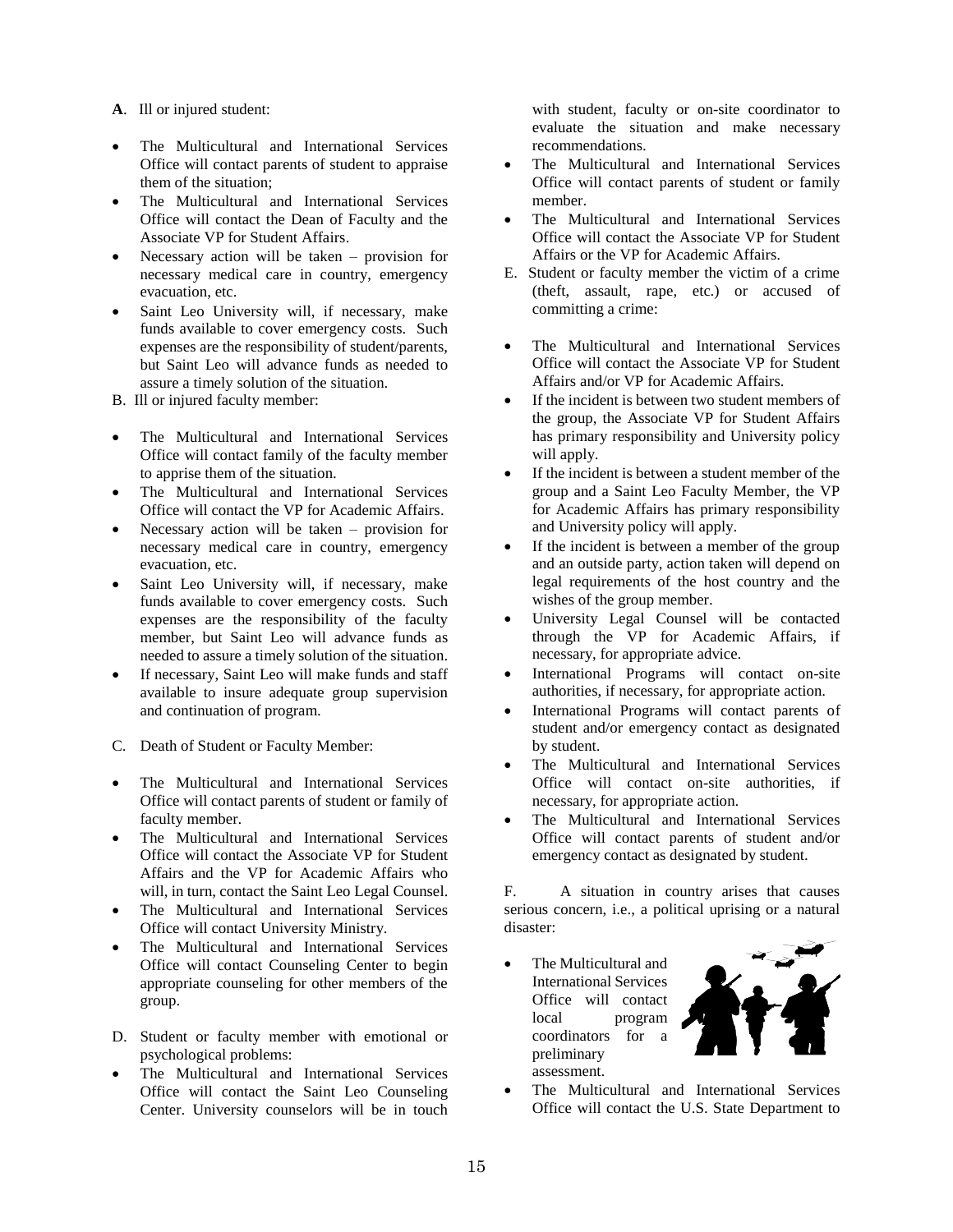receive the latest public announcements or travel warnings.

- The Multicultural and International Services Office will take necessary action based on advice from U.S. State Department and local program coordinators. That could be evacuation, move to Embassy compound, remaining on-site and maintaining low profile, or quarantine.
- When the status of the group has been accurately determined, the Multicultural and International Services Office, in cooperation with the on-site coordinator or faculty member and with senior university administrators, will disseminate the information to appropriate parties.